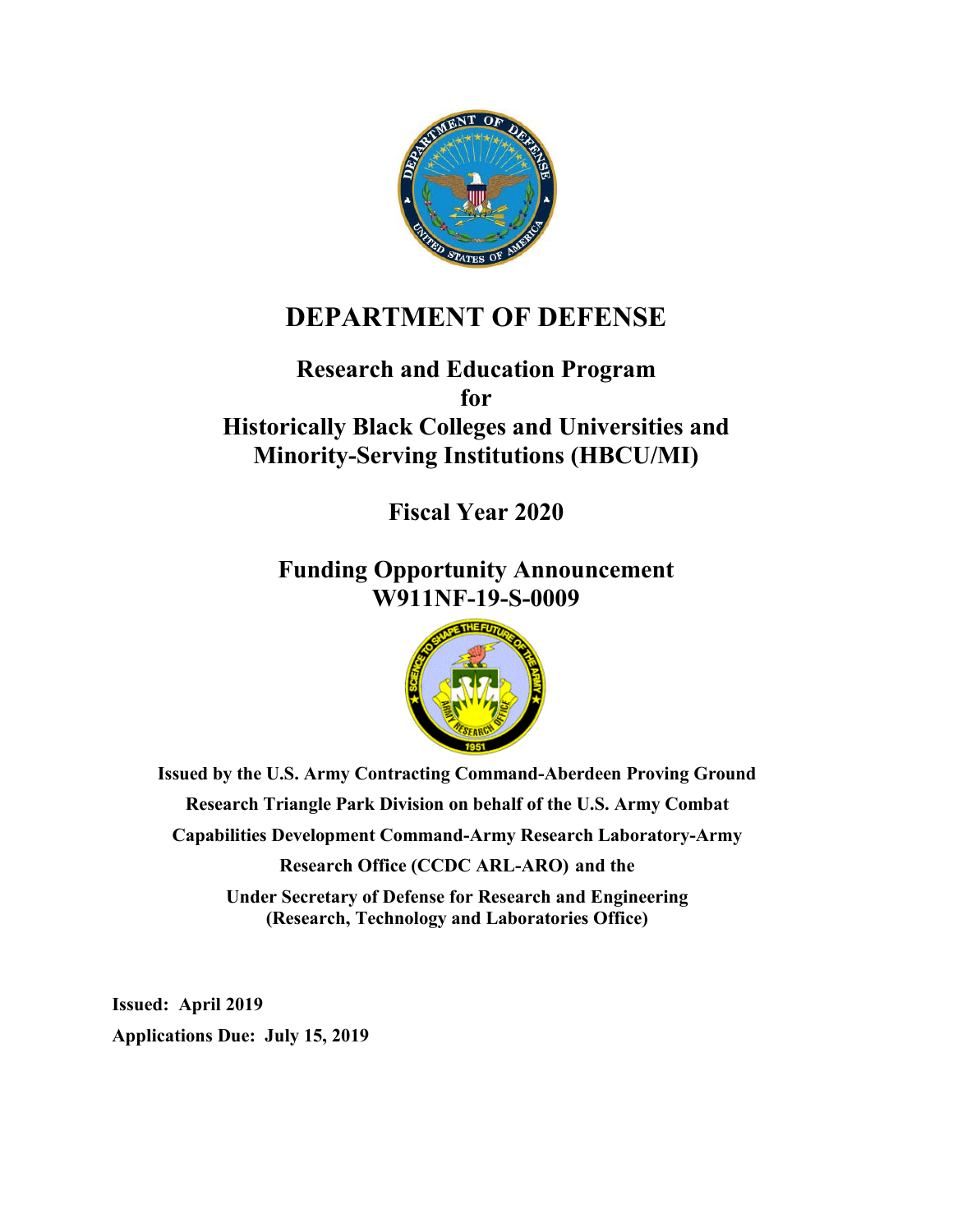#### **TABLE OF CONTENTS**

| I.          |                                                                       |  |
|-------------|-----------------------------------------------------------------------|--|
| A.          |                                                                       |  |
|             |                                                                       |  |
|             |                                                                       |  |
|             |                                                                       |  |
|             |                                                                       |  |
|             |                                                                       |  |
|             |                                                                       |  |
| <b>B.</b>   |                                                                       |  |
| П.          | DETAILED INFORMATION ABOUT THE FUNDING OPPORTUNITY 4                  |  |
| A.          |                                                                       |  |
| <b>B.</b>   |                                                                       |  |
| $C_{\cdot}$ |                                                                       |  |
|             |                                                                       |  |
|             |                                                                       |  |
|             |                                                                       |  |
|             |                                                                       |  |
|             |                                                                       |  |
|             |                                                                       |  |
|             | 3. Unique Entity Identifier and System for Award Management (SAM)  10 |  |
|             |                                                                       |  |
|             |                                                                       |  |
|             |                                                                       |  |
|             |                                                                       |  |
| E.          |                                                                       |  |
|             |                                                                       |  |
|             |                                                                       |  |
|             |                                                                       |  |
| $F_{\perp}$ |                                                                       |  |
|             |                                                                       |  |
|             |                                                                       |  |
|             |                                                                       |  |
|             |                                                                       |  |
|             |                                                                       |  |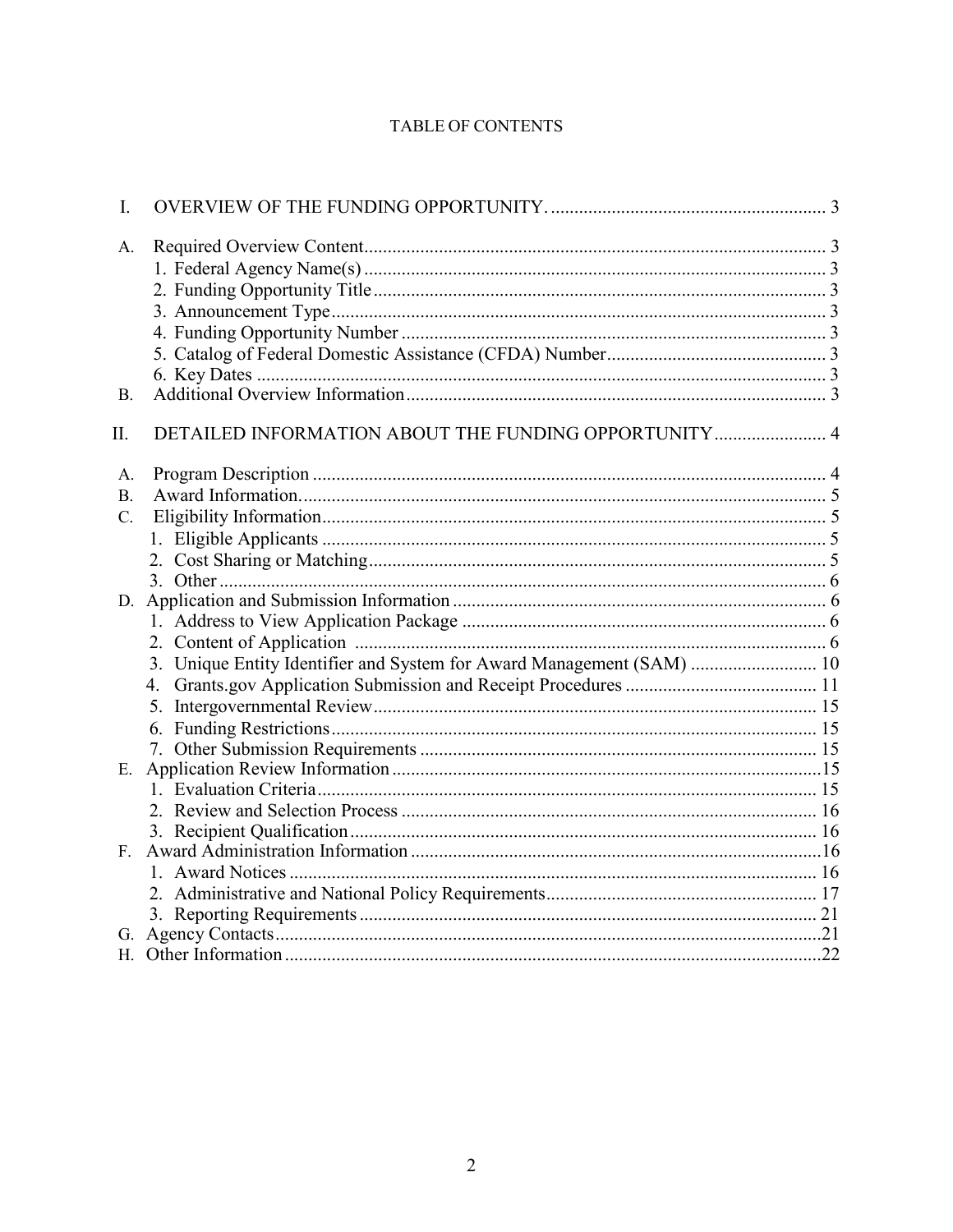# <span id="page-2-0"></span>**I. OVERVIEW OF THE FUNDING OPPORTUNITY**

# <span id="page-2-2"></span><span id="page-2-1"></span>**A. Required Overview Content**

# **1. Federal Agency Name(s)**

The Research and Education Program for Historically Black Colleges and Universities/Minority-Serving Institutions (HBCU/MI), funded by the Office of the Under Secretary of Defense (Research and Engineering), will be administered through the Army Research Office (ARO), Office of Naval Research (ONR), and the Air Force Office of Scientific Research (AFOSR).

# <span id="page-2-3"></span>**2. Funding Opportunity Title**

Fiscal Year 2020 Department of Defense Research and Education Program for Historically Black Colleges and Universities and Minority-Serving Institutions (HBCU/MI)

# <span id="page-2-4"></span>**3. Announcement Type**

This is the initial announcement

- <span id="page-2-5"></span>**4. Funding Opportunity Number** W911NF-19-S-0009
- <span id="page-2-6"></span>**5. Catalog of Federal Domestic Assistance (CFDA) Number** 12.630, Basic, Applied, and Advanced Research in Science and Engineering
- <span id="page-2-7"></span>**6. Key Dates** Applications must be received by 4:00 p.m. Eastern Daylight Time on July 15, 2019.

# <span id="page-2-8"></span>**B. Additional Overview Information**

Under the authority of 10 U.S.C. § 2362 and pending the availability of funds for Fiscal Year (FY) 2020, the Department of Defense (DoD) announces the research and education program for Historically Black Colleges and Universities and Minority-Serving Institutions (HBCU/MI).

The program is executed under policy and guidance of the Under Secretary of Defense for Research and Engineering (USD(R&E)) and is administered by ARO, ONR, and AFOSR, hereafter called "the Agencies."

This Funding Opportunity Announcement (FOA) aims to (a) enhance research programs and capabilities in scientific and engineering disciplines critical to the national security functions of DoD; (b) enhance the capacity of HBCU/MI to participate in DoD research programs and activities; and (c) increase the number of graduates, including underrepresented minorities, in fields of science, technology, engineering, and mathematics (STEM) important to the defense mission.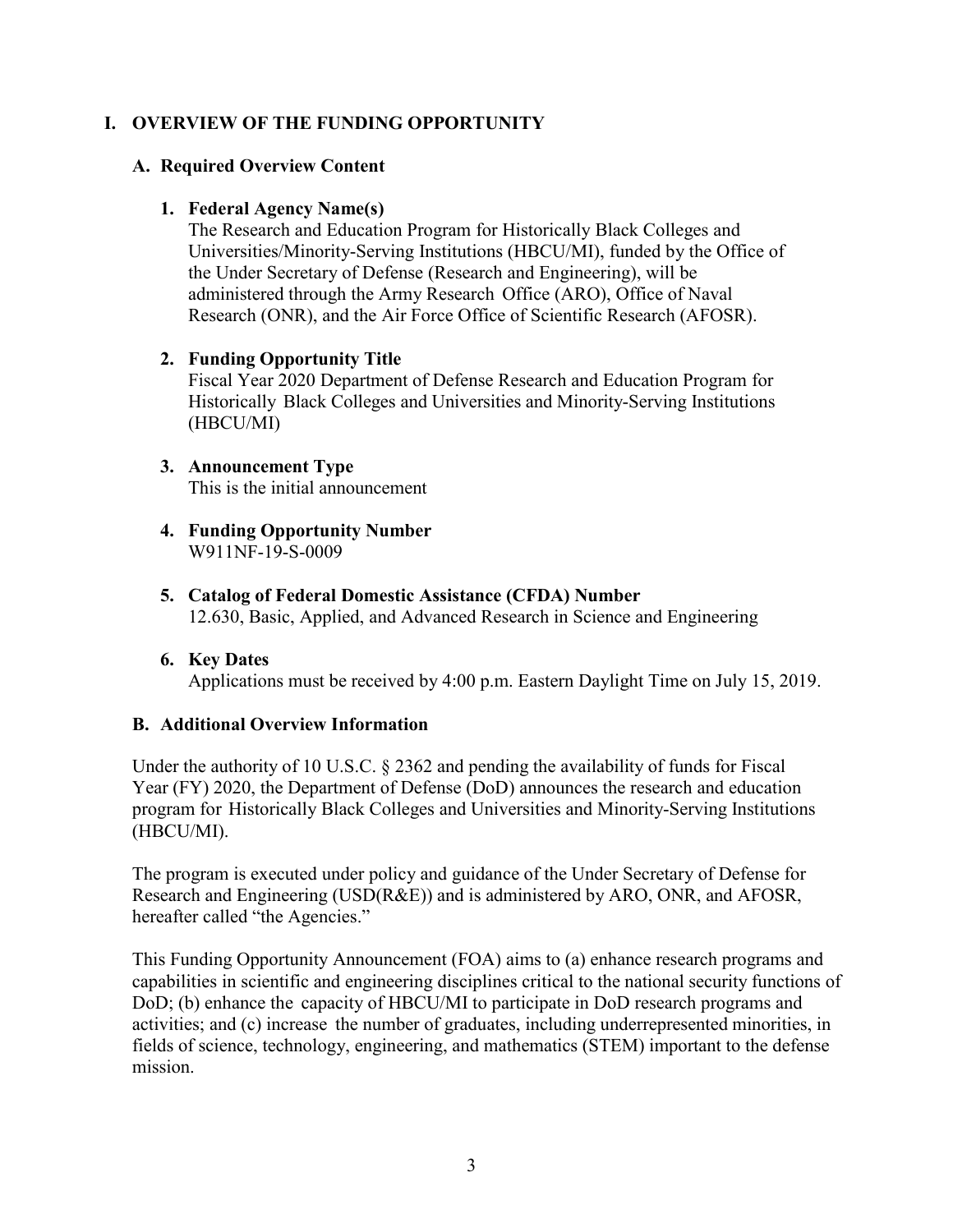Applications for basic research projects are requested in areas of research of interest to the Agencies, as presented in their broad agency announcements. Information about these research interest areas is available at the following websites:

Army Research Office: <https://www.aro.army.mil/> Select "Broad Agency Announcements" in the "For Researcher" section. See ARO Broad Agency Announcement (BAA) number W911NF-17-S-0002 for Fundamental Research for 1 April 2017 – 31 March 2022.

Office of Naval Research: <https://www.onr.navy.mil/> Select "Work with Us" then select "BAAs, FOAs" under "Funding Opportunities" to see the Long Range Broad Agency Announcement for Navy and Marine Corps Science and Technology, BAA N00014-19-S-B001.

Air Force Office of Scientific Research: Go to [www.grants.gov.](http://www.grants.gov/) Select "Search Grants" and in "Opportunity Number" box, upper left of screen, enter "FA9550-18-S-0003." In the next screen select "Related Documents" then click on the link under the column heading "File Name" to open the AFOSR BAA.

In addition to providing details about the Agencies' research interests, these documents include the names of, and contact information for, technical program managers in each research area. Principal Investigators (PIs) are encouraged to peruse the research interests of each Agency and to contact respective program managers to discuss mutual research interests. Note that applications with relevance to interests of multiple Agencies may receive multiple reviews.

**NOTE:** Use the above-referenced documents **only** to identify research areas of interest to the Agencies. Disregard instructions contained therein regarding application preparation, content, and submission requirements. Instead, **follow the instructions in this FOA.**

# <span id="page-3-0"></span>**II. DETAILED INFORMATION ABOUT THE FUNDING OPPORTUNITY**

# <span id="page-3-1"></span>**A. Program Description**

Projects proposed for funding under this FOA must be for basic research. As defined by DoD, "basic research" is systematic study directed toward greater knowledge or understanding of the fundamental aspects of phenomena and of observable facts without specific applications towards processes or products in mind. It includes all scientific study and experimentation directed toward increasing fundamental knowledge and understanding in those fields of the physical, engineering, environmental, life sciences, and information sciences related to long-term national security needs.

PIs are encouraged to consider innovative approaches for their research projects with a view toward enhancing the ability of their institution to develop stronger science and engineering programs that will enable the institution to participate more competitively in a variety of defense research programs and attract and retain good students by exposing them to state-ofthe-art research and encouraging them to pursue careers in STEM disciplines.

Methods through which these goals can be achieved are varied. Factors such as research capabilities, facilities, and equipment are unique to each institution. Therefore, DoD will not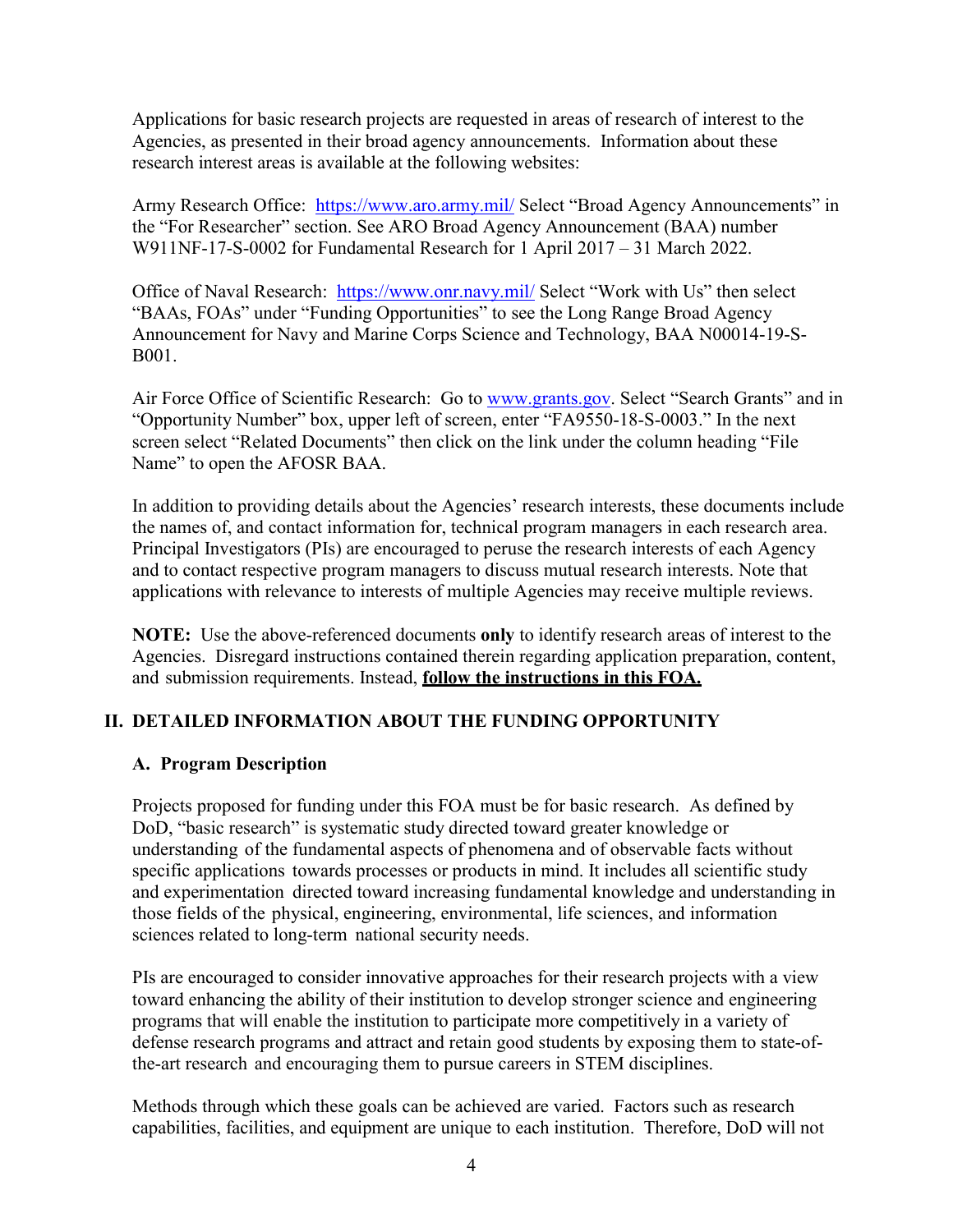prescribe the approach for a research project; instead, it expects applications to reflect the unique needs and capabilities of the applicant institution.

# <span id="page-4-0"></span>**B. Award Information**

Through this competition, DoD intends to award approximately \$25 million. All awards will be made by the U.S. Army Contracting Command-Aberdeen Proving Ground Research Triangle Park (ACC-APG-RTP) Division on behalf of the ARO and DoD as project grants. Each grant will be fully funded for a performance period of 36 months in an amount up to \$660,000 (total of direct and indirect [facilities and administration] costs). The budget should divide the amount requested as evenly as possible among the three years, unless a different allocation is fully explained in the budget justification.

DoD expects projects to be completed within the three-year performance period. Requests for no-cost extensions will not be automatically granted. Any such request must be fully justified and submitted sufficiently in advance of the end of the period of performance for DoD to give it due consideration and determine whether to approve or deny the request. No applications for renewal or supplemental awards will be considered.

# <span id="page-4-1"></span>**C. Eligibility Information**

# <span id="page-4-2"></span>1. Eligible Applicants

As provided in 10 U.S.C. § 2362, eligibility for this competition is open only to "covered educational institutions," which are defined as:

a. institutions of higher education eligible for assistance under Title III or V of the Higher Education Act of 1965 (20 U.S.C. 1051 et seq.); or

b. accredited post-secondary minority institutions.

Eligible applicants include community colleges or other 2-year degree granting institutions meeting the definition of a "covered educational institution."

Enrollments, accreditation, and other factors may affect an institution's eligibility in any given year. With the exception of HBCUs and Tribal Colleges and Universities (TCUs), an institution must apply to the Department of Education (DoEd) each year for Title III or Title V eligibility in order to meet the eligibility criterion above. A copy of the DoEd letter **dated November 2018 or later** that certifies the institution's eligibility for Title III or Title V assistance must be included with each application submitted under this FOA. The eligibility letter will not be included in the page limitation of the application (see Section II.D.2.c. below).

# **If the DoEd eligibility letter is not submitted with the application, the applicant will be deemed ineligible and the application will not be considered by DoD.**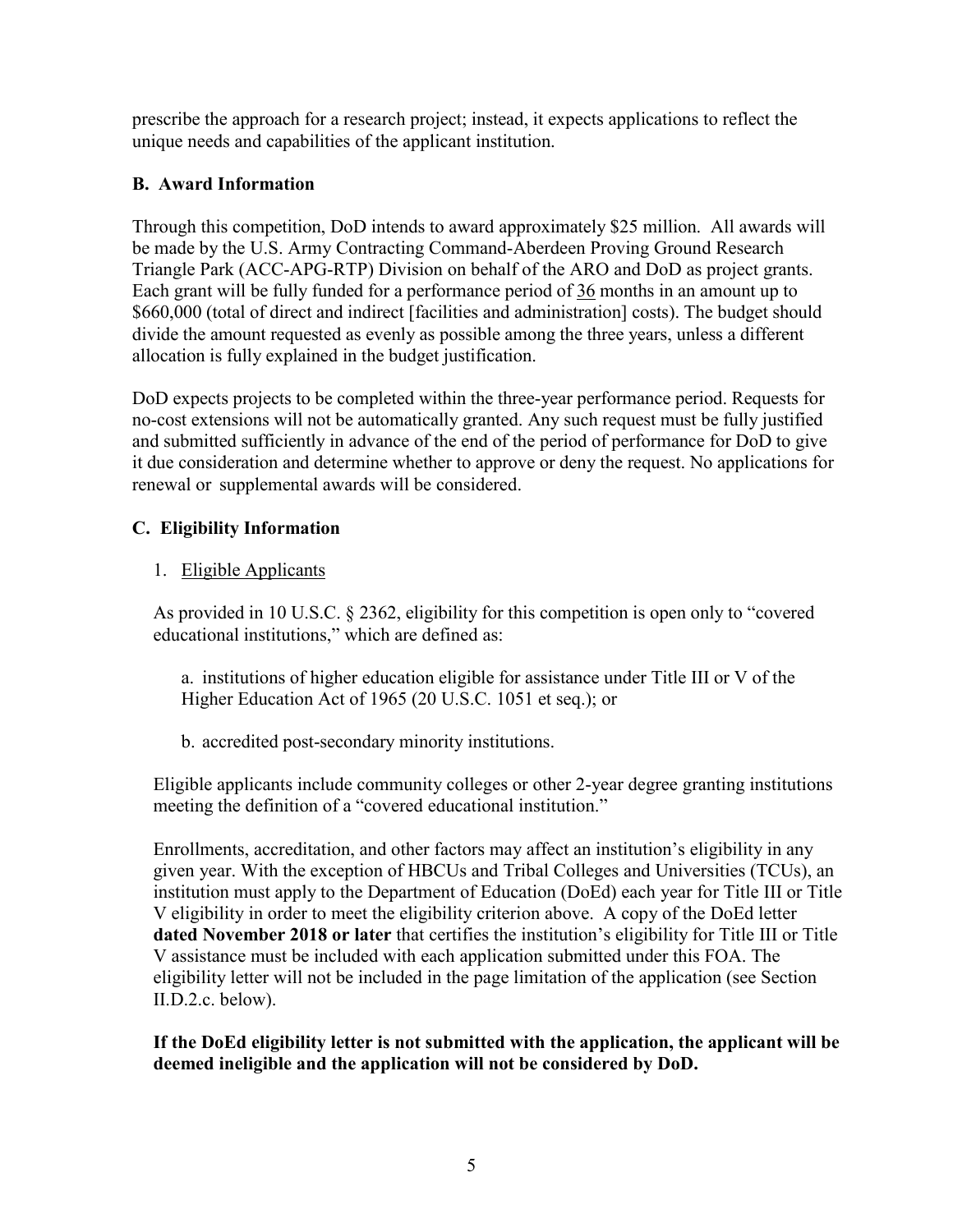# <span id="page-5-0"></span>2. Cost Sharing or Matching

Cost sharing or matching is not required under this FOA and is not an evaluation factor.

- <span id="page-5-1"></span>3.Other
	- a. An institution may submit no more than three (3) applications under this FOA. If a given HBCU/MI submits more than three applications, the institution will be required to withdraw applications that exceed this limit.
	- b. Awards will be for a research project at the applicant HBCU/MI. Faculty and/or post-doctoral associates at the applicant institution may participate in the project and assist the PI as co-PI or in another capacity. Applications should not request HBCU/MI program funds to support collaborations. Collaborations, if any, are restricted to other degree-granting Institutions of Higher Education (IHE) and must be supported by other resources. Such arrangements should be explained in the narrative as well as in the budget justification.
	- c. DoD will not accept applications with a budget that exceeds \$660,000.
	- d. Funding restrictions are described in Section II.D.6. of this FOA.

# <span id="page-5-3"></span><span id="page-5-2"></span>**D. Application and Submission Information**

- 1. Address to View Application Package
	- a. To submit applications through Grants.gov, in addition to obtaining a DUNS number and registering in SAM (see Section II. D.3. of this FOA), recipients must register with Grants.gov, and obtain approval for an Authorized Organization Representative (AOR) to submit applications on behalf of the organization. Go to <https://www.grants.gov/web/grants/applicants/organization-registration.html> for further information.
	- b. **VERY IMPORTANT**: To view, complete, and submit an application, an institution may need to download the appropriate software. Go to <https://www.grants.gov/web/grants/applicants/adobe-software-compatibility.html> for further information.
	- c. Questions relating to the registration process, system requirements, completing an application form, or the submission process should be directed to Grants.gov support at 1-800-518-4726 or support $(a)$  grants.gov. If you forget your user name or password, you can reset your account from the Applicant Log-in screen by clicking on the "I forgot my User Name" or "I forgot my password" links.
- <span id="page-5-4"></span>2. Content of Application
	- a. Applicants must complete all forms and attachments in accordance with the instructions on the forms and the additional instructions below. To activate the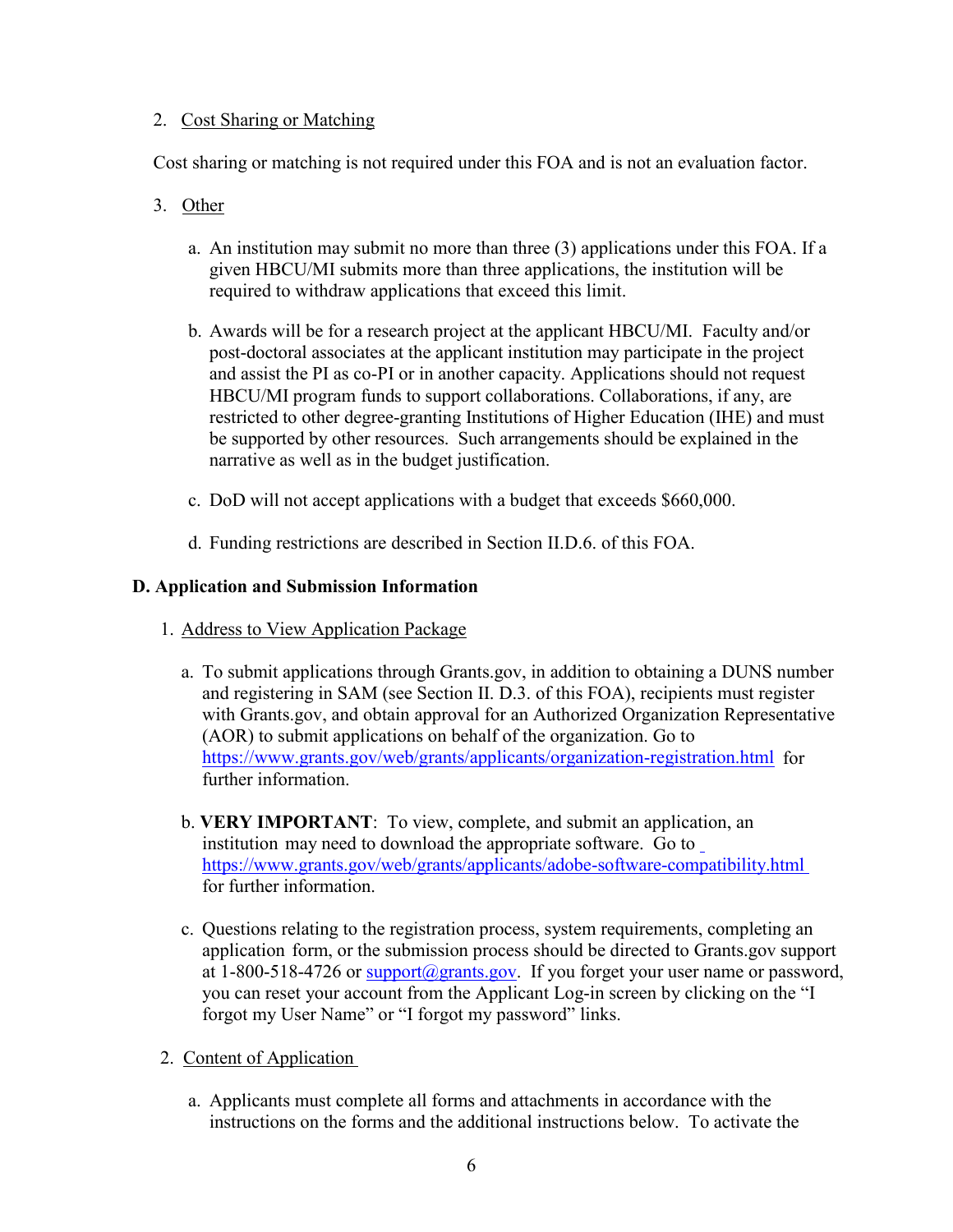"pop up" instructions on the forms, turn on the "Help Mode" (icon with the pointer and question mark at the top of the form). All attachments to Grants.gov forms must be in PDF format (Adobe Portable Document Format). Most office software applications provide a "Save As PDF" capability.

- b. Please ensure that application attachments are not password protected.
- c. The following formatting rules apply for the file attachments:
	- Paper size when printed  $-8.5 \times 11$ -inch paper, one-sided
	- Margins 1 inch
	- Spacing single
	- Font No smaller than Times New Roman, 12-point font (excluding mandatory forms)
	- Number of pages  $-25$

**The 25-page limit applies to the technical portion of the application, which consists of the following: Project Summary/Abstract, Project Narrative, Facilities and Other Resources (all of which are described below). Pages exceeding this limit will not be considered in the application evaluation. Letters of support should not be submitted.** 

d. The following SF 424 (R&R) forms and, as applicable, attachments are required for all applications:

**FORM: The SF 424 (R&R**) **Application for Federal Assistance** - The SF 424 (R&R) form is to be used as the cover page for all applications. Complete this form first to populate data in other forms. By submitting an application through Grants.gov, the AOR (identified by username and password) is providing an "electronic signature." By "signing" the SF 424 (R&R), an applicant is providing the certification required by 32 CFR part 28 regarding lobbying as contained in Section II. F.2. of this FOA.

To evaluate compliance with Title IX of the Education Amendments of 1972 (20 U.S.C. A§ 1681 Et. Seq.), the Department of Defense is collecting certain demographic and career information to be able to assess the success rates of women who are proposed for key roles in applications in STEM disciplines. To enable this assessment, each application must include the following two forms completed as indicated below.

**FORM: Research & Related Senior/Key Person Profile (Expanded) –** The Degree Type and Degree Year fields on the Research and Related Senior/Key Person Profile (Expanded) form will be used by DoD as the source for career information. In addition to the required fields on the form, applicants must complete these two fields for all individuals that are identified as having the project role of PD/PI or Co-PD/PI on the form. Additional senior/key persons can be added by selecting the "Next Person" button.

Biographical sketches are required for the PI and key personnel (not to exceed three pages each). These will not be included in the page count. Please be sure to include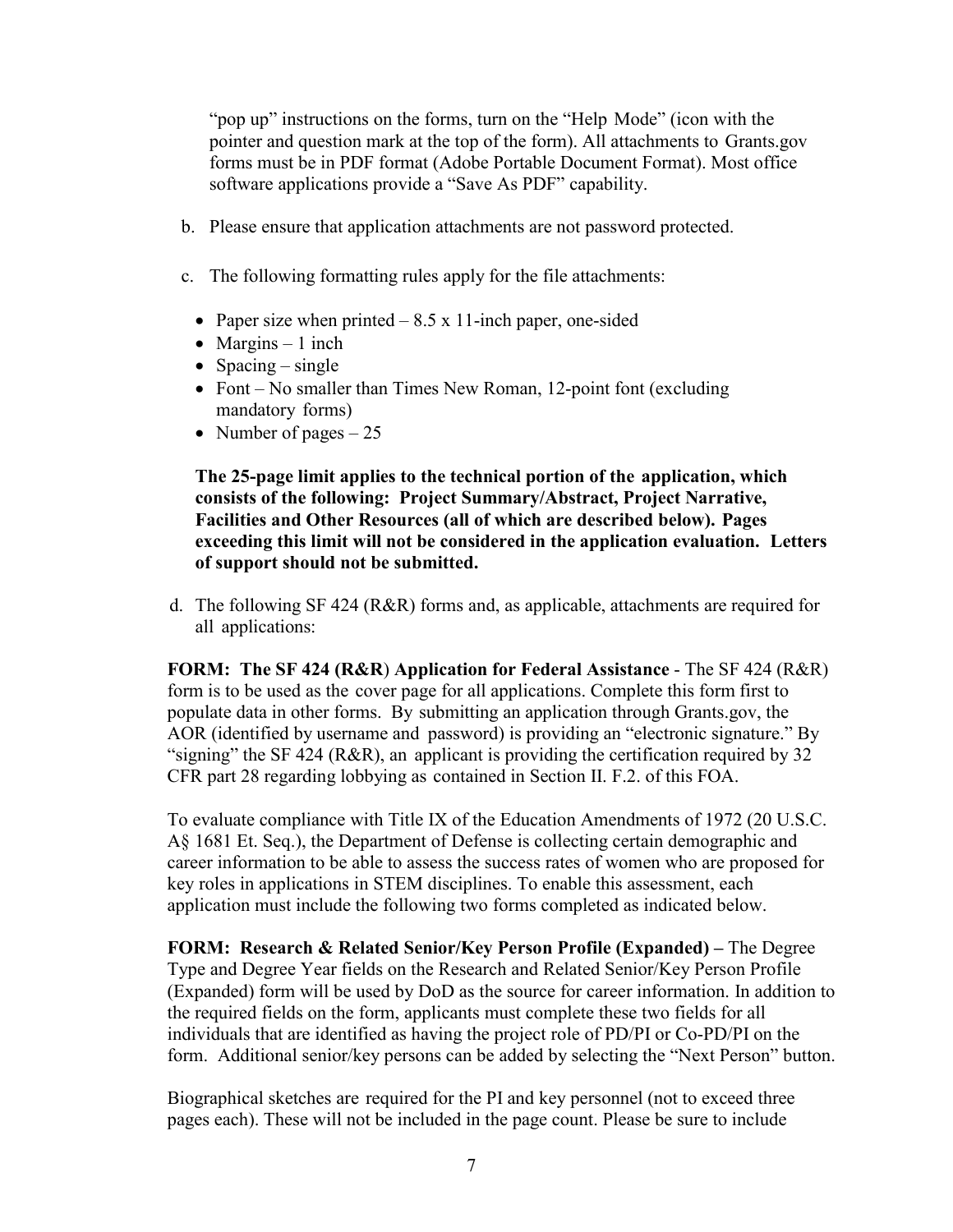education and the year in which each degree was completed.

To attach biographical sketches, click "Add Attachment."

**FORM: Research & Related Personal Data -** This form will be used by DoD as the source of demographic information, such as gender, race, ethnicity, and disability information for the Project Director/Principal Investigator and all other persons identified as Co-Project Director(s)/Co-Principal Investigator(s). Each application must include this form with the name fields of the Project Director/Principal Investigator and any Co-Project Director(s)/Co-Principal Investigator(s) completed; however, provision of the demographic information in the form is voluntary. If completing the form for multiple individuals, each Co-Project Director/Co-Principal Investigator can be added by selecting the "Next Person" button. The demographic information, if provided, will be used for statistical purposes only and will not be made available to merit reviewers. Applicants who do not wish to provide some or all of the information should check or select the "Do not wish to provide" option.

**FORM: Research & Related Other Project Information –** Complete questions 1 through 6 and attach files for items 7 through 12, as applicable. The files **must** comply with the following instructions:

**Project Summary/Abstract (Field 7 on the form) –** The Project Summary/Abstract must be no longer than a single page. **It must be marked to indicate that it is publicly releasable,** as abstracts for all awarded applications will be placed on a DoD website(s) searchable by the public. Using terminology the public can understand, the abstract should provide a concise description of proposed project and the research-related education that it will provide. The header of the abstract should identify the PI, the institution, and the application title.

To attach a project abstract, click "Add Attachment."

# **Project Narrative (Field 8 on the form)**

1. At the beginning of the project narrative, i.e., preceding the full text of the narrative, indicate the DoD Agency(ies) and research area(s) to which the proposed project is relevant, and provide suggested Agency assignment(s) information in the following format:

- a. DoD Agency(ies) to evaluate the application: ARO, ONR, and/or AFOSR,
- b. Scientific Division(s) or Directorate(s), if known, and
- c. Technical Area(s)/Program Manager(s), if known.

2. The project narrative must clearly describe the following to enable technical evaluation of the project under evaluation criteria specified in Section II.E.1 of this FOA:

a. The research to be undertaken in a level of detail that fully addresses the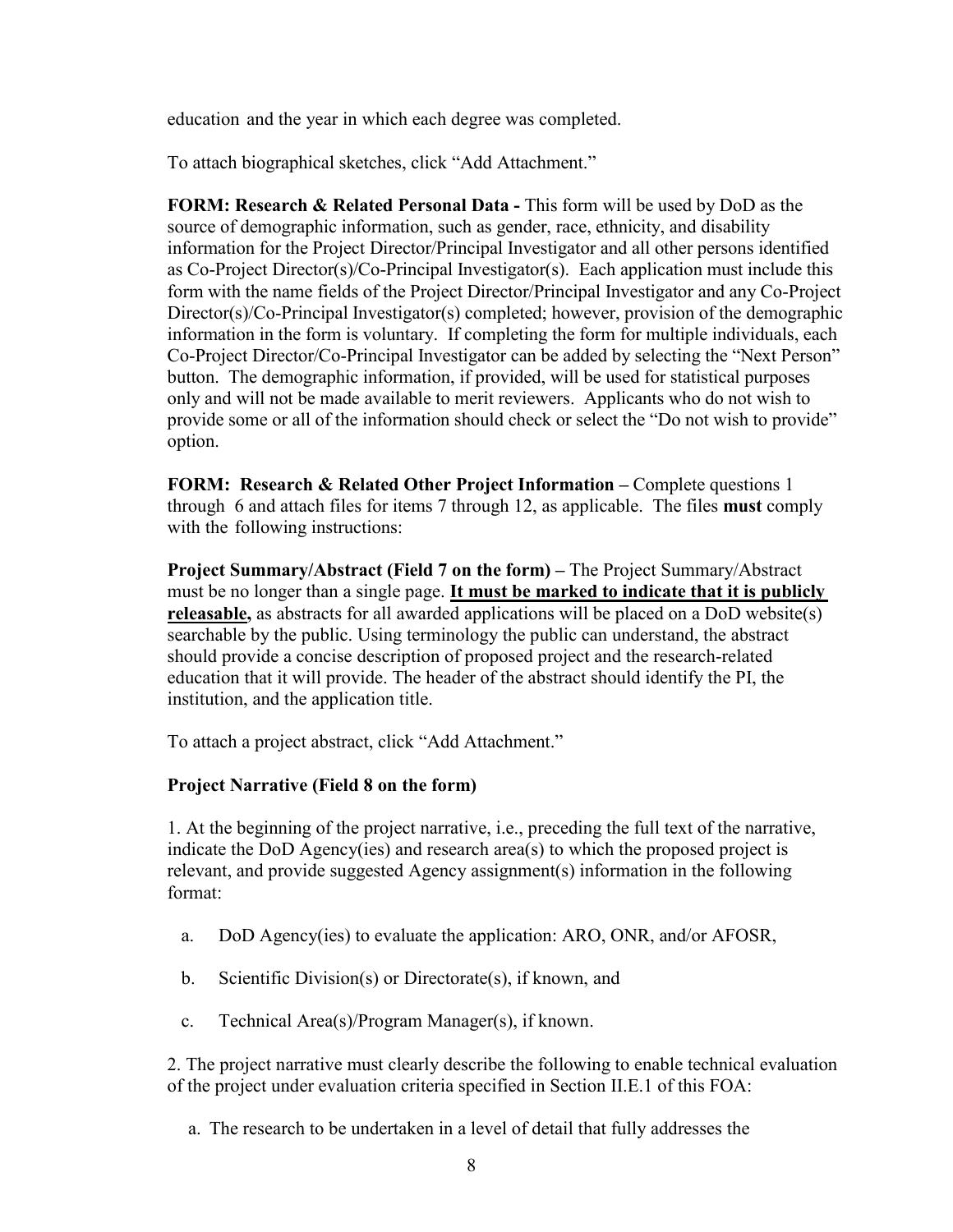objectives of the research and approaches to be used, and the relationship of the project to the state of knowledge in the field and to any related work at the institution or elsewhere.

b. The anticipated results and how the project relates to the research interests of the Agency(ies).

c. The facilities and equipment available for performing the proposed research.

d. The involvement of undergraduate and/or graduate students in the research. Although HBCU/MI program funds will not support students' tuition, stipends, or fees, the involvement of students, both undergraduates and graduates, in the research project is critical to achieving program objectives. Students may be supported, however, by other resources. If so, the source(s) of funds must be identified in the budget.

To attach the project narrative, click "Add Attachment."

**Bibliography & References Cited (Field 9 on the form) –** Include a bibliography and list of literature citations, if applicable.

To attach a bibliography, click "Add Attachment."

**Facilities and Other Resources (Field 10 on the form) –** Include a list of existing facilities and other resources including equipment to be used in the project.

To attach facilities information, click "Add Attachment."

**Equipment (Field 11 on the form) –** Not applicable.

**Other Attachments (Field 12 on the form) –** To include any other relevant attachments, click "Add Attachment."

**FORM: (R&R) Research & Related Budget –** Complete Sections A through H and attach a budget justification in Section L. The budget justification should provide additional data by element of cost for entries included in Sections A through H sufficient to meet the guidance provided below and ensure meaningful evaluation. Note that Section J should not be completed, as no fee will be paid to a recipient under these awards.

Project costs, i.e., the amount requested from DoD under this FOA, must be shown in total as well as broken down by cost element for each year of the performance period (assume a proposed start date of April 2020). Additional budget periods may be added to the Research & Related Budget form by clicking on the "Add Period" button at the end of the first budget period. The cumulative Research  $\&$  Related Budget is automatically calculated on the last page of the budget form and will reflect the total costs for all budget periods.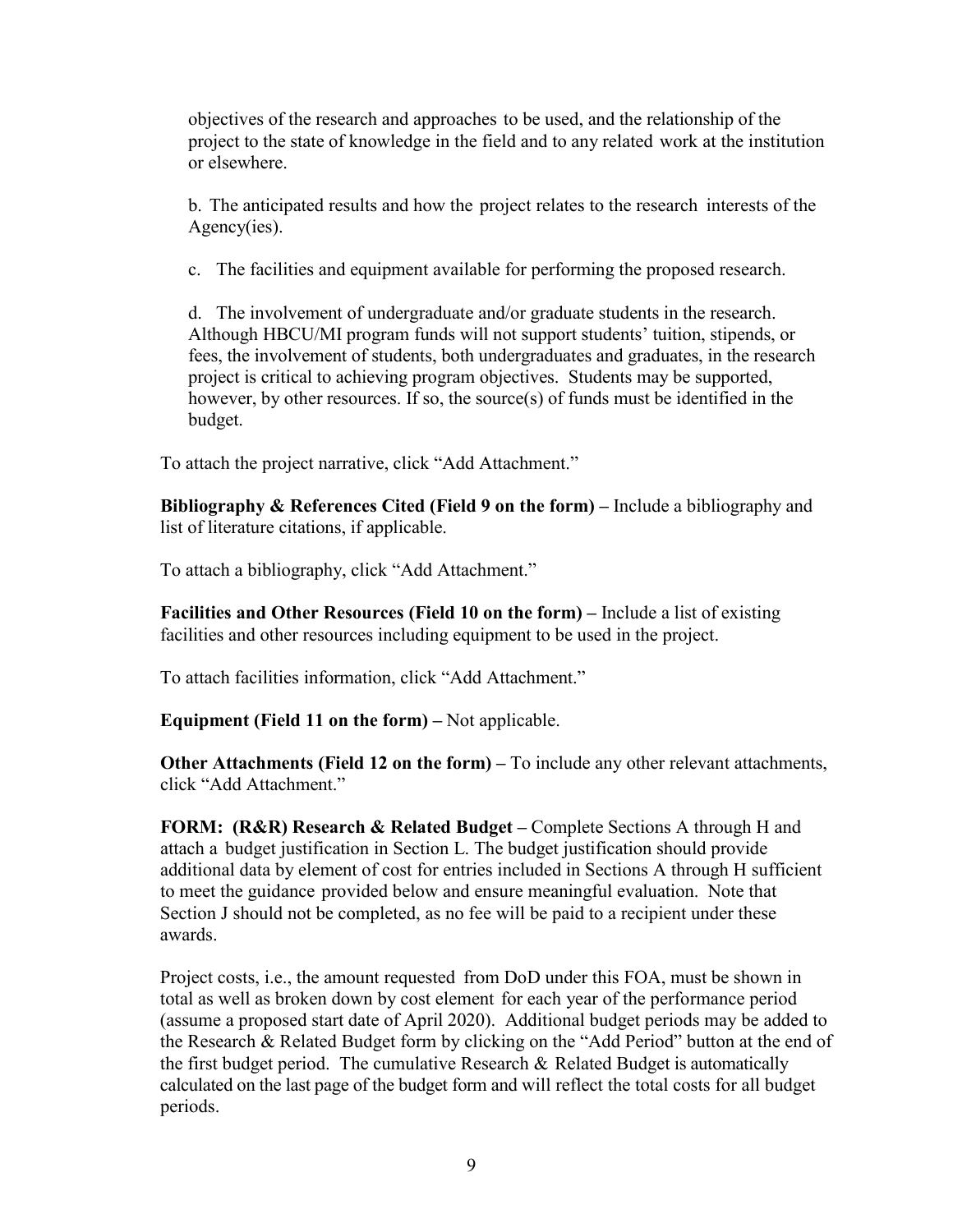- 3. The following additional guidance is provided:
	- a. Salary Costs: For all employees/labor categories, indicate the amount of time to be charged to the proposed project (e.g., number of months) and show resulting costs based on current or projected salary and fringe benefits.
	- b. Equipment: Funds awarded under this FOA may not be used for purchase of equipment (Federal definition – items with an acquisition cost of \$5,000 or more and a useful life of more than one year).
	- c. Travel: Identify any travel requirements associated with the proposed research and define their relationship to the project. For other than local travel, list proposed destinations, cost estimate, and basis of cost estimate. Funds under this FOA may not be used for foreign travel.

Domestic travel must not exceed \$2,500 per year for the PI. Travel for individuals other than the PI may be budgeted if such travel is to a DoD facility, a professional technical meeting, or other venue that may enhance achievement of the research and educational objectives of the project. Travel allowance for individuals other than the PI is limited to \$1,500 per year per individual.

- d. Student/Trainee Support Costs: Funds awarded under this FOA may not be used for student support. However, students involved with the research may be supported with other resources and indicated in the budget justification.
- e. Other Direct Costs:

Materials and Supplies: Estimate costs of materials and supplies, and provide basis for cost estimates (e.g., vendor quotes or vendor websites).

Publication Costs: Estimate the costs of publishing and reporting research results.

Consultants: Funds under this FOA may not be used for consultants.

Subawards/Consortium/Contractual Costs: Funds awarded under this FOA may not be used for research collaborations. Collaborations, if any, must be supported by other resources and are limited to other Institutions of Higher Education.

Equipment or Facility Rental/User Fees: Funds under this FOA may not be used for equipment or facility rental/user fees.

Alterations and Renovations: Funds under this FOA may not be used for alterations or renovations of facilities.

f. Indirect Costs (Facilities and Administration (F&A)): If an F&A rate has been negotiated by a Federal agency, provide the period covered by the rate, the name of the cognizant agency, and a copy of the current F&A agreement. If an institution does not have a current F&A rate, it should submit an F&A indirect cost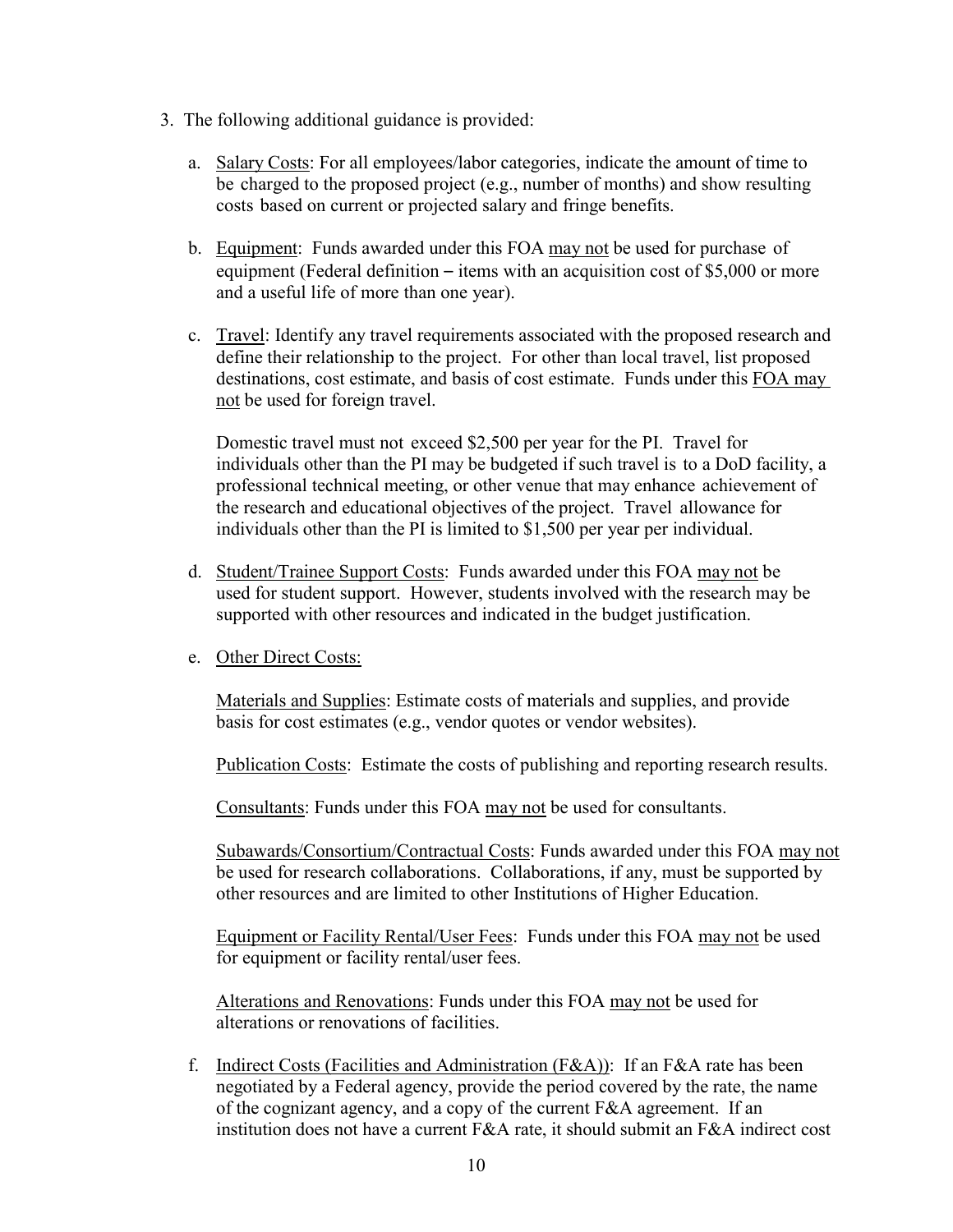rate proposal with the proposal package to be approved by the Federal awarding agency head or delegate. An institution may elect to use the de minimis rate only if it has never had a federally negotiated F&A (indirect cost) rate.

g. Total Direct and Indirect Costs: Provide the total costs, year by year, and a cost summary for the entire proposed period.

To attach the budget justification at Section L, click "Add Attachment."

# **Note: Be sure that the total amount requested in the budget agrees with the amount entered in Block #15 of the Cover Page (Form SF 424 (R&R)).**

**FORM: Disclosure of Lobbying Activities (Standard Form LLL) –** If applicable, this form must be completed and submitted with the other Grants.gov application forms. The form is required if any funds other than Federal appropriated funds have been paid or will be paid to any person for influencing or attempting to influence an officer or employee of any agency, a Member of Congress, an officer or employee of Congress, or an employee of a Member of Congress in connection with the application for a grant under this FOA.

<span id="page-10-0"></span>4. Grants.gov Application Submission and Receipt Procedures

# *Please read the following instructions carefully and completely.*

DoD is participating in the Grants.gov initiative to provide the grant community with a single site to find and apply for grant funding opportunities. For this funding opportunity, DoD requires applicants to submit their applications online through Grants.gov. This funding opportunity may be found on Grants.gov by going to the Grants.gov Search Grants screen and entering the funding opportunity number for this FOA, W911NF-19-S-0009, in the Funding Opportunity search box. You can also search for the CFDA Number 12.630, Basic, Applied, and Advanced Research in Science and Engineering.

a. How to Register to Apply through Grants.gov

*Instructions:* Read the instructions below about registering to apply for DoD funds. Applicants should read the registration instructions carefully and prepare the information requested before beginning the registration process. Reviewing and assembling the required information before beginning the registration process will alleviate last-minute searches for required information.

Organizations must have a Data Universal Numbering System (DUNS) Number, active System for Award Management (SAM) registration, and Grants.gov account to apply for grants.

Creating a Grants.gov account can be completed online in minutes, but DUNS and SAM registrations may take several weeks. Therefore, an organization's registration should be done in sufficient time to ensure it does not impact the institution's ability to meet required application submission deadlines.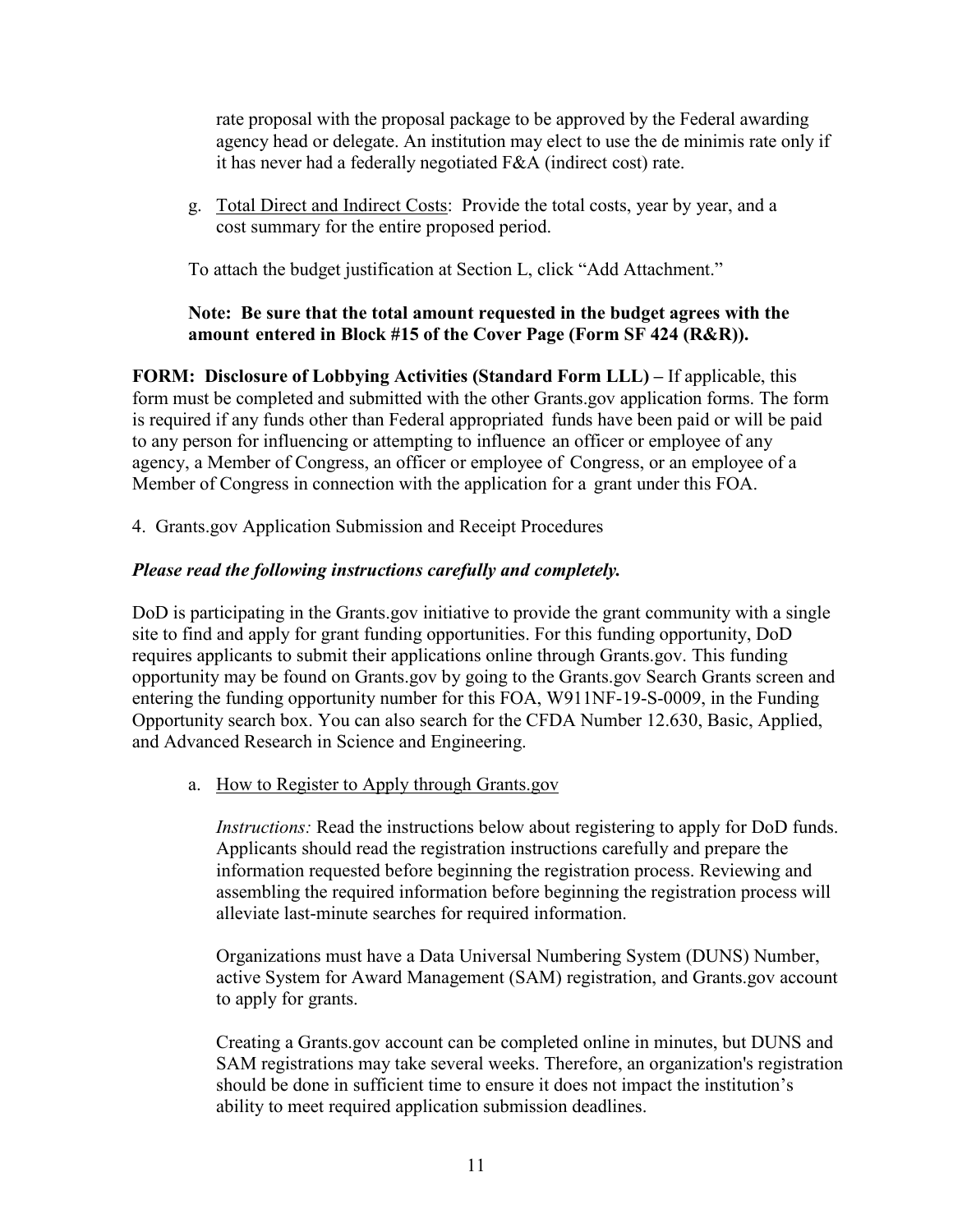Complete instructions can be found on Grants.gov here: <https://www.grants.gov/web/grants/applicants/organization-registration.html>

(i) Obtain a DUNS Number: All entities applying for funding, including renewal funding, must have a DUNS Number from Dun & Bradstreet (D&B). Applicants must enter the DUNS Number in the data entry field labeled "Organizational DUNS" on the SF-424 form. For more detailed instructions for obtaining a DUNS Number, refer to:

[https://www.grants.gov/web/grants/applicants/organization-registration/step-1](https://www.grants.gov/web/grants/applicants/organization-registration/step-1-obtain-duns-number.html) [obtain-duns-number.html](https://www.grants.gov/web/grants/applicants/organization-registration/step-1-obtain-duns-number.html)

(ii) *Register with SAM:* All organizations applying online through Grants.gov must register with the System for Award Management (SAM). Failure to register with SAM will prevent your organization from applying through Grants.gov. SAM registration must be renewed annually. The ACC-APG-RTP Contracting Division on behalf of ARO, as the awarding office for awards under this FOA, may not make an award to an applicant unless the applicant has complied with all applicable DUNS and SAM requirements. If an applicant has not fully complied with the requirements by the time ACC-APG-RTP is ready to make an award, ARO may determine that the applicant is not qualified to receive an award and use that determination as the basis for making an award to another applicant. For more detailed instructions for registering with SAM, refer to:

[https://www.grants.gov/web/grants/applicants/organization-registration/step-2](https://www.grants.gov/web/grants/applicants/organization-registration/step-2-register-with-sam.html) [register-with-sam.html](https://www.grants.gov/web/grants/applicants/organization-registration/step-2-register-with-sam.html)

(iii) *Create a Grants.gov Account*: The next step is to register an account with Grants.gov. Follow the on-screen instructions or refer to the detailed instructions here:<https://www.grants.gov/web/grants/applicants/registration.html>

(iv) *Add a Profile to a Grants.gov Account:* A profile in Grants.gov corresponds to a single applicant organization the user represents (i.e., an applicant) or an individual applicant. If you work for or consult with multiple organizations and have a profile for each, you may log in to one Grants.gov account to access all of your grant applications. To add an organizational profile to your Grants.gov account, enter the DUNS Number for the organization in the DUNS field while adding a profile. For more detailed instructions about creating a profile on Grants.gov, refer to:

<https://www.grants.gov/web/grants/applicants/registration/add-profile.html>

(v) *EBiz POC Authorized Profile Roles:* After you register with Grants.gov and create an Organization Applicant Profile, the organization applicant's request for Grants.gov roles and access is sent to the EBiz POC. The EBiz POC will then log in to Grants.gov and authorize the appropriate roles, which may include the Authorized Organization Representative (AOR) role, thereby giving you permission to complete and submit applications on behalf of the organization. You will be able to submit your application online any time after you have been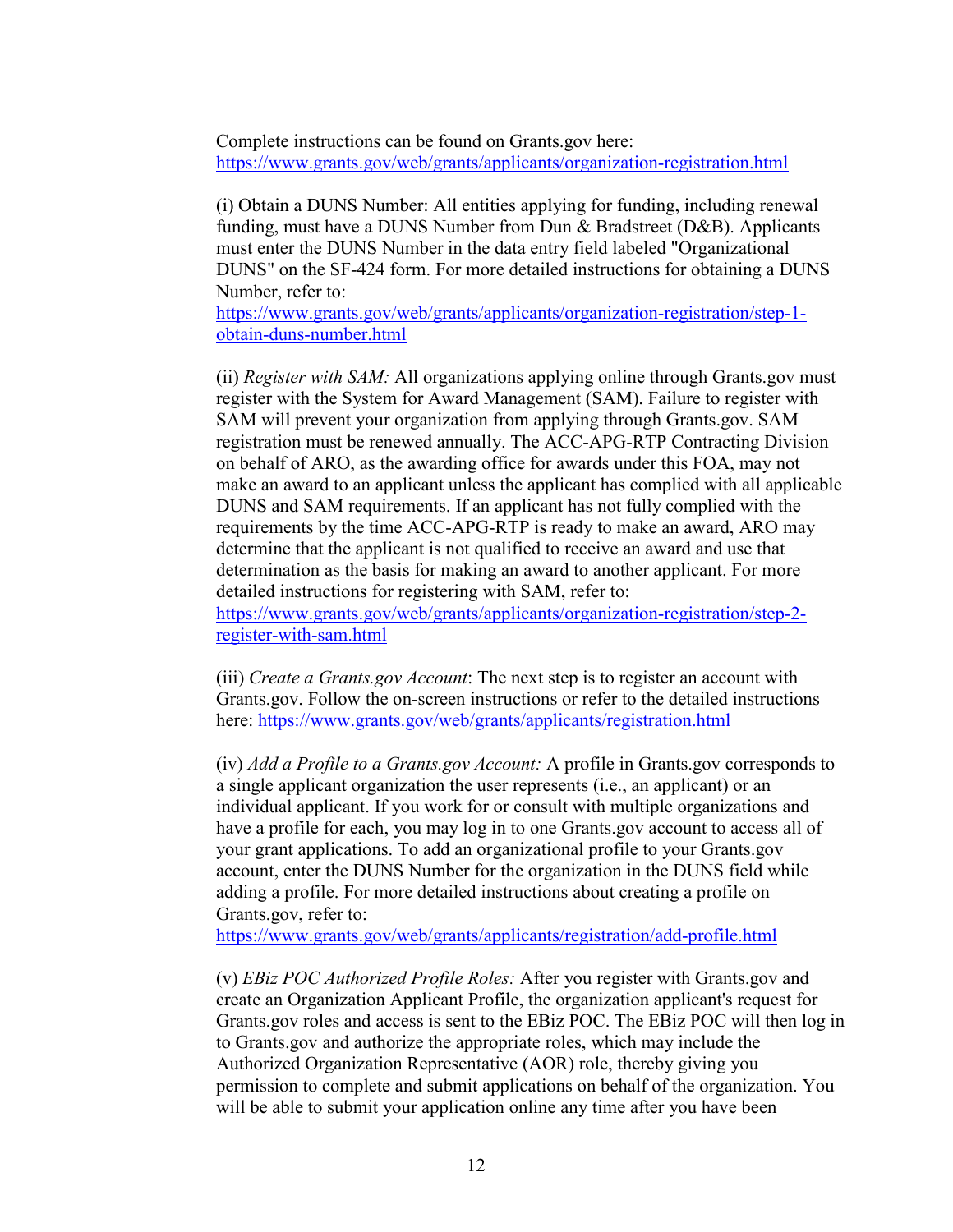assigned the AOR role. For more detailed instructions about creating a profile on Grants.gov, refer to:

<https://www.grants.gov/web/grants/applicants/registration/authorize-roles.html>

(vi) *Track Role Status:* To track your role request, refer to: <https://www.grants.gov/web/grants/applicants/registration/track-role-status.html>

(vii) *Electronic Signature:* When applications are submitted through Grants.gov, the name of the organization applicant with the AOR role that submitted the application is inserted into the signature line of the application, serving as the electronic signature. The EBiz POC **must** authorize people who are able to make legally binding commitments on behalf of the organization as a user with the AOR role; **this step is often missed and it is crucial for valid and timely submissions.**

#### b. How to Submit an Application via Grants.gov

Grants.gov applicants can apply online using Workspace. Workspace is a shared, online environment where members of a grant team may simultaneously access and edit different webforms within an application. For each funding opportunity announcement (FOA), you can create individual instances of a workspace.

Below is an overview of applying on Grants.gov. For access to complete instructions on how to apply for opportunities, refer to: <https://www.grants.gov/web/grants/applicants/workspace-overview.html>

(i) *Create a Workspace:* Creating a workspace allows you to complete it online and route it through your organization for review before submitting.

(ii) *Complete a Workspace:* Add participants to the workspace to work on the application together, complete all the required forms online or by downloading PDF versions, and check for errors before submission. The Workspace progress bar will display the state of your application process as you apply. As you apply using Workspace, you may click the blue question mark icon near the upper-right corner of each page to access context-sensitive help.

(iii) *Adobe Reader:* If you decide not to apply by filling out webforms you can download individual PDF forms in Workspace. The individual PDF forms can be downloaded and saved to your local device storage, network drive(s), or external drives, then accessed through Adobe Reader.

NOTE: Visit the Adobe Software Compatibility page on Grants.gov to download the appropriate version of the software at: <https://www.grants.gov/web/grants/applicants/adobe-software-compatibility.html>

(iv) *Mandatory Fields in Forms:* In the forms, you will note fields marked with an asterisk and a different background color. These fields are mandatory fields that must be completed to successfully submit your application.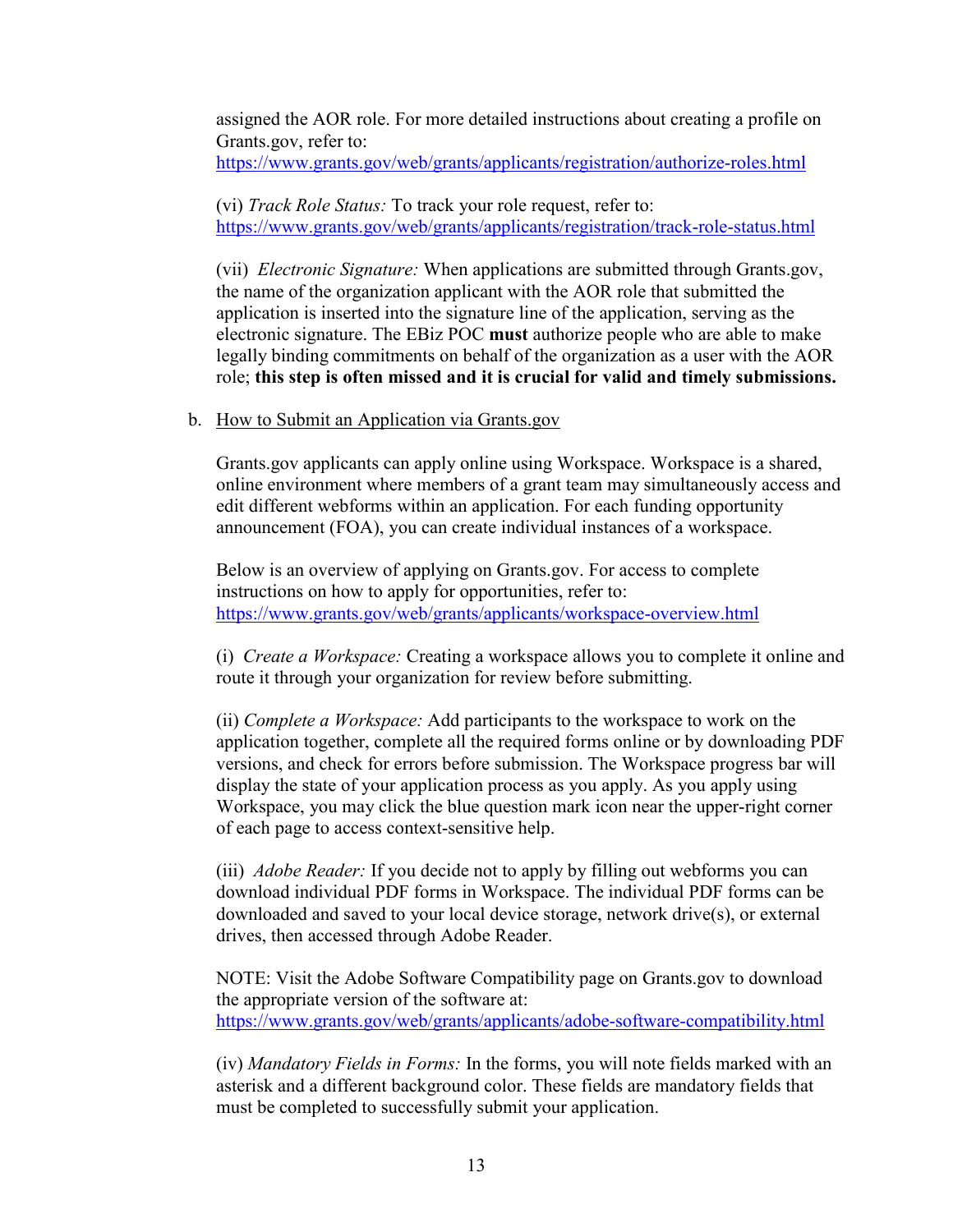(v) *Complete SF-424 Fields First*: The forms are designed to fill in common required fields across other forms, such as the applicant name, address, and DUNS Number. Once it is completed, the information will transfer to the other forms.

(vi) *Submit a Workspace*: An application may be submitted through workspace by clicking the Sign and Submit button on the Manage Workspace page, under the Forms tab. Grants.gov recommends submitting your application package at least 24-48 hours prior to the close date to provide you with time to correct any potential technical issues that may disrupt the application submission.

(vii) *Track a Workspace Submission*: After successfully submitting a workspace application, a Grants.gov Tracking Number (GRANTXXXXXXXX) is automatically assigned to the application. The number will be listed on the Confirmation page that is generated after submission. Using the tracking number, access the Track My Application page under the Applicants tab or the Details tab in the submitted workspace.

For additional training resources, including video tutorials, refer to: <https://www.grants.gov/web/grants/applicants/applicant-training.html>

*Applicant Support*: Grants.gov provides applicants 24/7 support via the toll-free number 1-800-518-4726 and email at support@grants.gov. For questions related to the specific grant opportunity, contact the number listed in the application package of the grant you are applying for.

If you experience difficulties with your submission, it is best to call the Grants.gov Support Center and get a ticket number. The Support Center ticket number will assist the DoD with tracking your issue and understanding background information on the issue.

## c. Timely Receipt Requirements and Proof of Timely Submission

(i) *Online Submission*. All applications must be received by 4:00 p.m. Eastern Daylight Time, July 15, 2019. Proof of timely submission is automatically recorded by Grants.gov. An electronic date/time stamp is generated within the system when the application is successfully received by Grants.gov. The applicant with the AOR role who submitted the application will receive an email acknowledgement of receipt and a tracking number (GRANTXXXXXXXX) from Grants.gov with the successful transmission of their application. The AOR will also receive the official date/time stamp and Grants.gov Tracking number in an email serving as proof of their timely submission.

When DoD successfully retrieves the application from Grants.gov, and acknowledges the download of submissions, Grants.gov will provide an electronic acknowledgement of receipt of the application to the email address of the applicant with the AOR role who submitted the application. Again, proof of timely submission shall be the official date and time that Grants.gov receives your application. Applications received by Grants.gov after the established due date for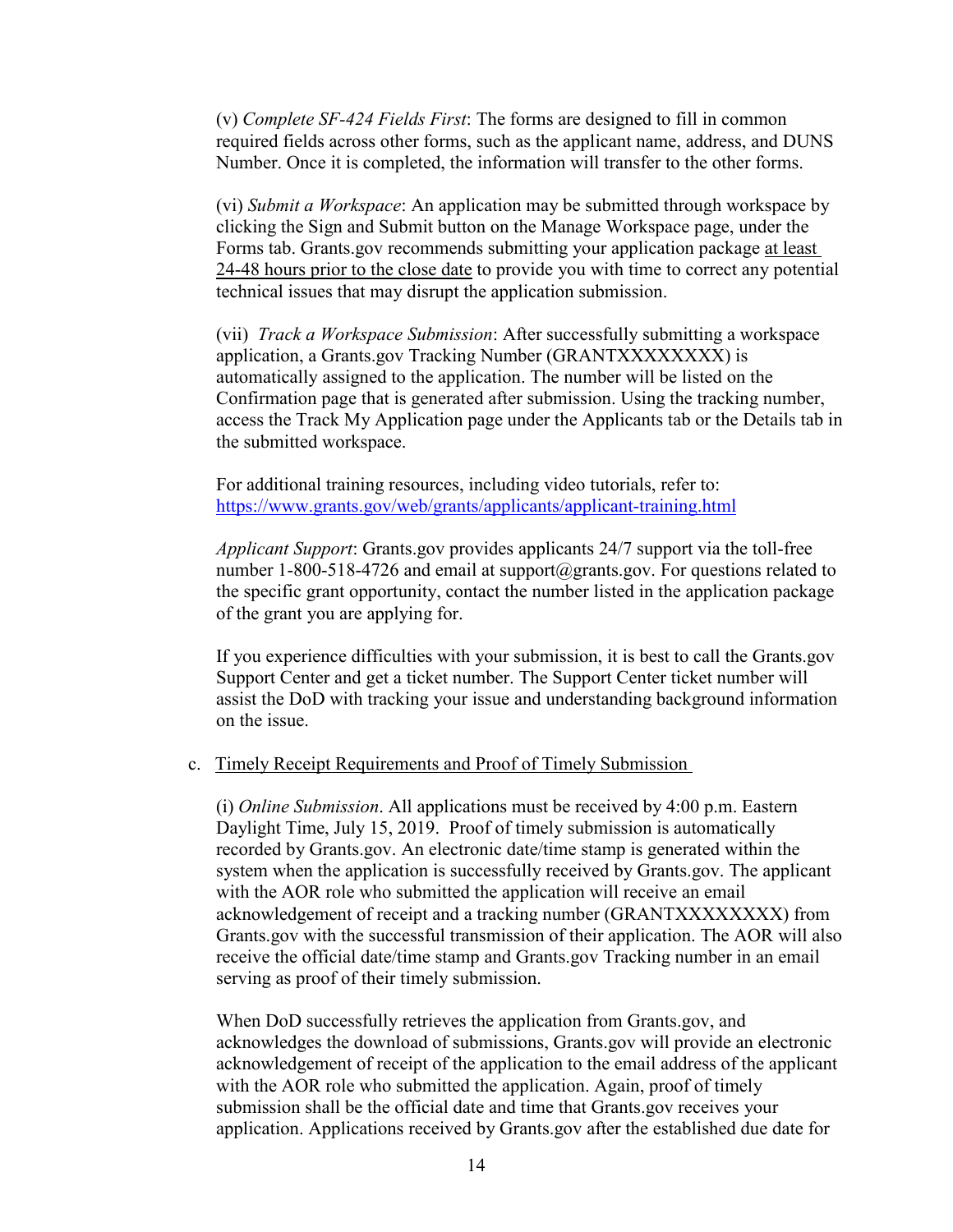the program will be considered late and will not be considered for funding by DoD except as indicated in the paragraph below.

If an emergency or unanticipated event interrupts normal Federal government processes so that applications cannot be received by Grants.gov by the time specified in this FOA, and the situation precludes amendment of the FOA closing date, the time specified for receipt of applications will be deemed to be extended to the same time of day specified in this FOA on the first work day on which normal Federal government processes resume.

(ii) Applicants using slow internet, such as dial-up connections, should be aware that transmission can take some time before Grants.gov receives your application. Again, Grants.gov will provide either an error or a successfully received transmission in the form of an email sent to the applicant with the AOR role attempting to submit the application. The Grants.gov Support Center reports that some applicants end the transmission because they think that nothing is occurring during the transmission process. Please be patient and give the system time to process the application.

<span id="page-14-0"></span>5. Intergovernmental Review **-** Not Applicable

# <span id="page-14-1"></span>6. Funding Restrictions

The following will not be funded under this FOA:

- a. student support (tuition, stipends, fees)
- b. purchase of equipment (Federal definition items with an acquisition cost of \$5,000 or more and a useful life of more than one year.)
- c. foreign travel
- d. rental of equipment or facilities
- e. consultants
- f. subawards
- g. alteration or renovation of facilities.

## <span id="page-14-2"></span>7. Other Submission Requirements

An applicant may withdraw an application at any time before award by written notice or by e-mail. The AOR must send the notice of withdrawal to the DoD Grants Officer identified in this FOA. Withdrawals are effective upon receipt of notice by the Grants Officer.

## <span id="page-14-4"></span><span id="page-14-3"></span>**E. Application Review Information**

1. Evaluation Criteria

Primary evaluation criteria (of equal importance to each other) are:

a. Scientific and technical merit of the proposed research.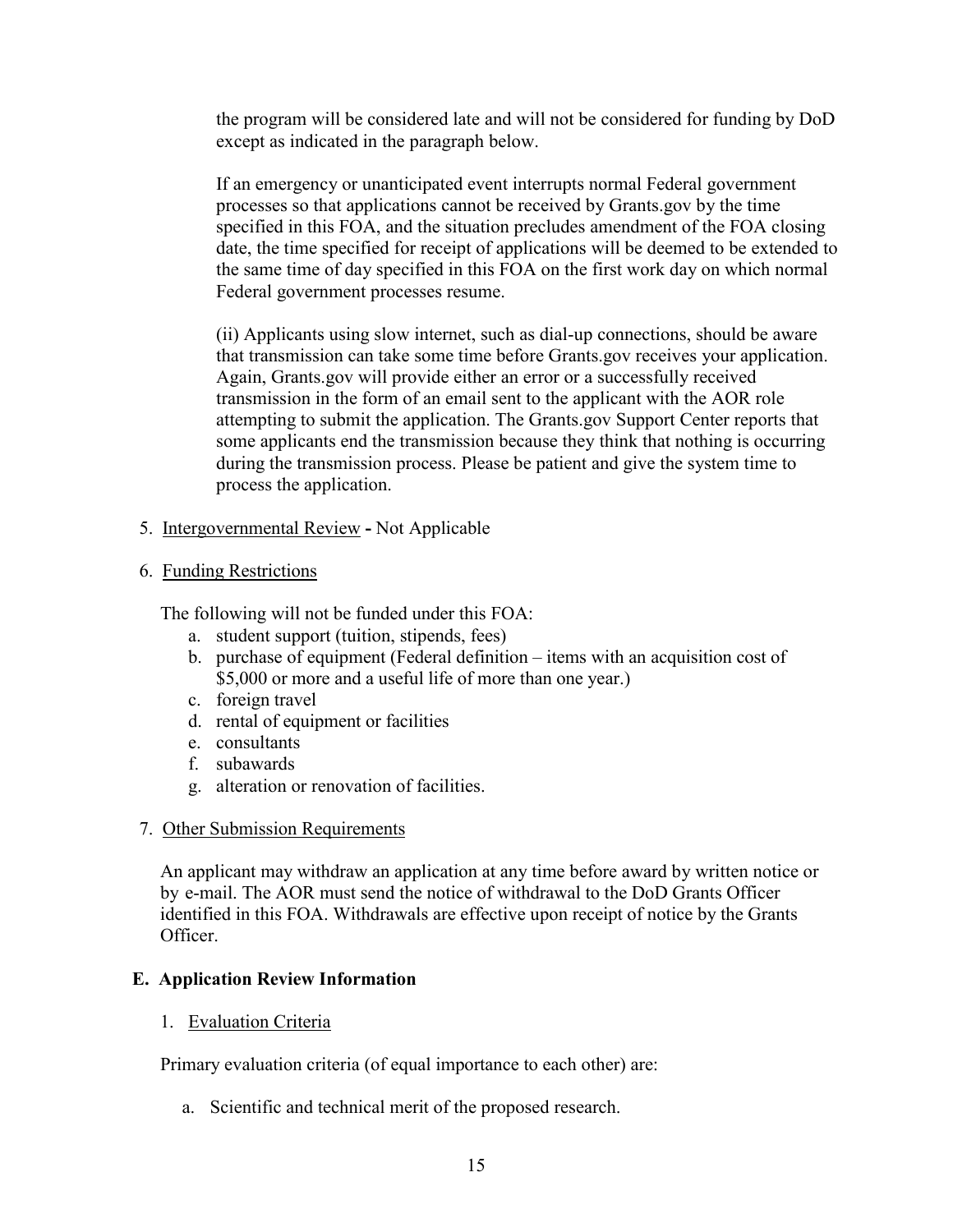- b. Relevance of the proposed research to interests of the Agency(ies) and potential contributions of the proposed research to the DoD mission.
- c. Potential of the proposed project to develop new research capabilities or enhance existing research capabilities and to broaden the research base in support of national defense.
- d. Qualifications of the PI to achieve the objectives of the project.

Secondary evaluation criteria, of less importance than primary criteria but of equal importance to each other, are:

- e. Potential of the project to enhance research capabilities and research education in STEM disciplines relevant to interests of the Agency(ies).
- f. Budgetary realism and cost effectiveness of the application budget.

# <span id="page-15-0"></span>2. Review and Selection Process

Scientists and engineers of the Agencies will evaluate applications using the above criteria. The most meritorious applications will be recommended for award commensurate with available funding. Approval of the recommendation is the authority of the Research Director of the USD(R&E) Research, Technology and Laboratories Office.

## <span id="page-15-1"></span>3. Recipient Qualification

In accordance with Office of Management and Budget (OMB) guidance in parts 180 and 200 of Title 2, CFR, it is DoD policy that DoD Components must report and use integrity and performance information in the Federal Awardee Performance and Integrity Information System (FAPIIS), or any successor system designated by OMB.

If the total Federal share of a grant (or cooperative agreement) will be greater than the simplified acquisition threshold (currently \$250,000):

- a. The DoD Grants Officer, prior to making an award, will review and consider any information about the applicant that is in the designated integrity and performance system accessible through SAM (currently FAPIIS) (see 41 U.S.C. 2313);
- b. An applicant, at its option, may review information in the designated integrity and performance systems accessible through SAM and comment on any information about itself that a federal awarding agency previously entered and is currently in the designated integrity and performance system accessible through SAM;
- c. The DoD Grants Officer will consider any comments by the applicant, in addition to the other information in the designated integrity and performance system, in making a judgment about the applicant's integrity, business ethics, and record of performance under Federal awards when completing the review of risk posed by applicants as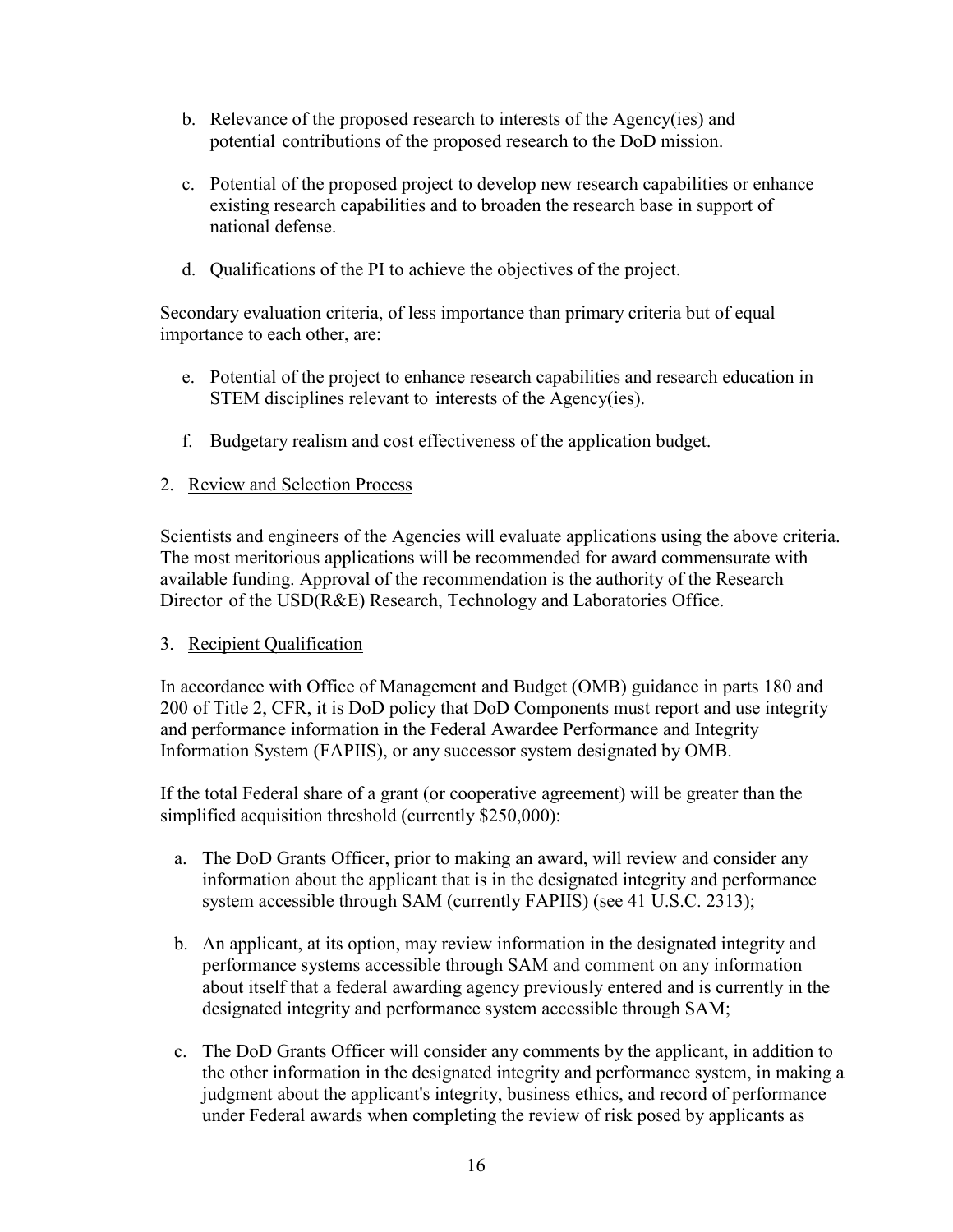described in 2 CFR 200.205, Federal awarding agency review of risk posed by applicants.

# <span id="page-16-1"></span><span id="page-16-0"></span>**F. Award Administration Information**

# 1. Award Notices

An e-mail notification of selection to successful applicants, i.e., those whose applications have been recommended for award, by approximately February 2020. Unsuccessful applicants will be notified shortly thereafter.

The notification e-mail must not be regarded as a formal authorization to commit or expend funds; however, an institution may, at its own risk incur pre-award costs as specified in the general terms and conditions provided in Section II.F.2.a. below. The Government is not obligated to provide any funding until a DoD Grants Officer signs the grant award document. The grant award document signed by the DoD Grants Officer is the only authorized award document.

Successful applicants will be contacted by a DoD Grants Specialist to discuss additional information required for award. This may include representations and certifications, revised budgets or budget explanations, or other information applicable to the proposed award. The award start date will be determined at that time.

# <span id="page-16-2"></span>2. Administrative and National Policy Requirements

a. Each grant awarded under this FOA will be governed by the general terms and conditions in effect at the time of the award that conform to DoD's implementation of OMB guidance applicable to financial assistance in 2 CFR part 200, "Uniform Administrative Requirements, Cost Principles, and Audit Requirements for Federal Awards." The DoD Research and Development General Terms and Conditions (latest version, July 2018) are located at [https://www.onr.navy.mil/Contracts-Grants/submit](https://www.onr.navy.mil/Contracts-Grants/submit-proposal/grants-proposal/grants-terms-conditions)[proposal/grants-proposal/grants-terms-conditions.](https://www.onr.navy.mil/Contracts-Grants/submit-proposal/grants-proposal/grants-terms-conditions)

These terms and conditions are incorporated by reference in this FOA.

- b. A recipient must comply with all applicable national policy requirements. The key national policy requirements that may relate to an award under this FOA are included in the terms and conditions specified in paragraph 2.a. above.
- c. By electronically signing the SF-424, the applicant affirms its agreement with the following certification:

# **Certification Required for Grant Awards**

The certification at Appendix A to 32 CFR Part 28 regarding lobbying is the only certification required at the time of application submission for a grant award. The certification is as follows: (NOTE: This is standard language and certain portions, e.g., discussion of subawards, may not apply under a particular FOA)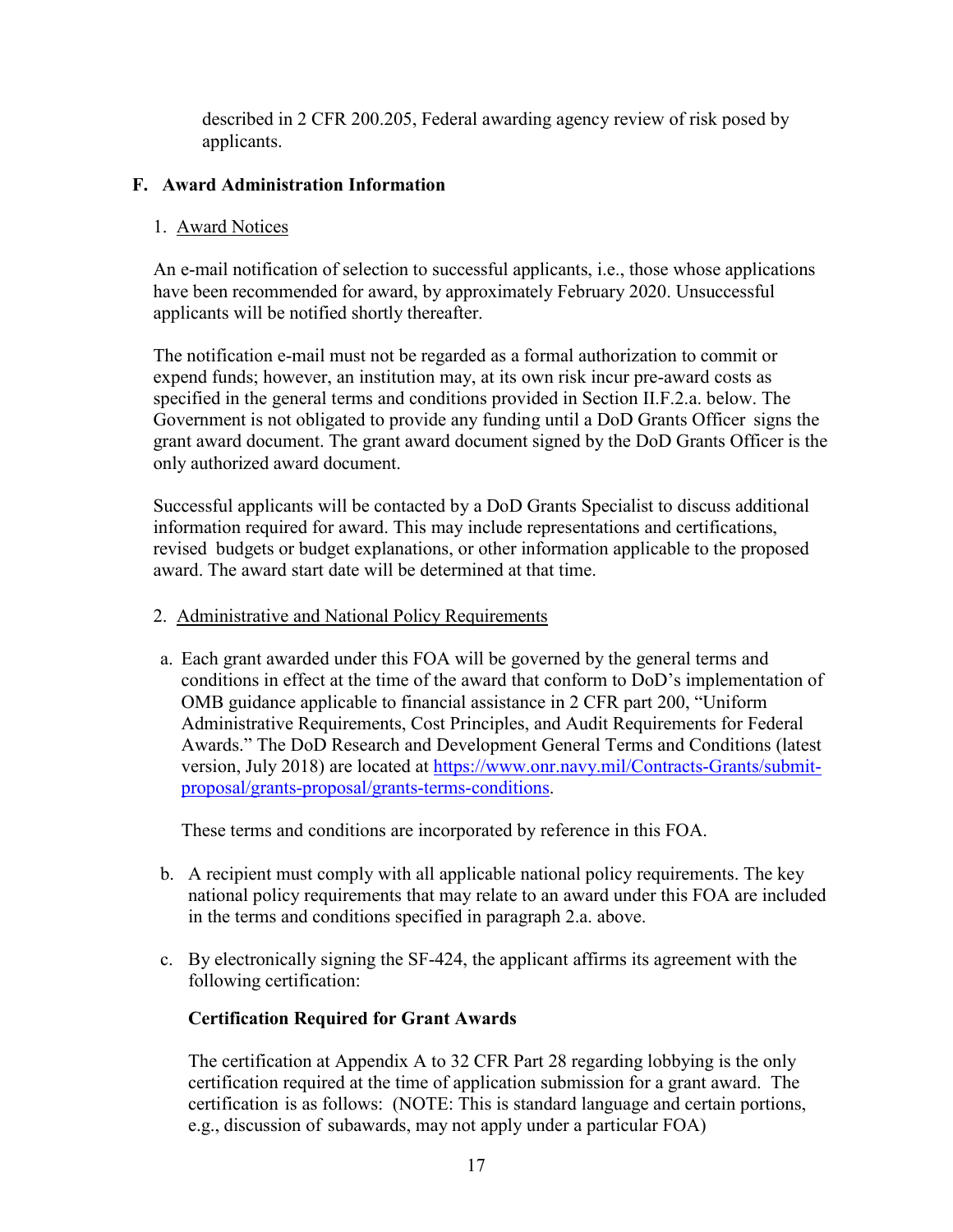"By signing and submitting an application that may result in the award of a grant exceeding \$100,000.00, the prospective awardee is certifying, to the best of his or her knowledge and belief, that:

(a) No Federal appropriated funds have been paid or will be paid, by or on behalf of the undersigned, to any person for influencing or attempting to influence an officer or employee of an agency, a Member of Congress, an officer or employee of Congress, or an employee of a Member of Congress in connection with the awarding of any Federal contract, the making of any Federal grant, the making of any Federal loan, the entering into of any cooperative agreement, and the extension, continuation, renewal, amendment, or modification of any Federal contract, grant, loan, or cooperative agreement.

(b) If any funds other than Federal appropriated funds have been paid or will be paid to any person for influencing or attempting to influence an officer or employee of any agency, a Member of Congress, an officer or employee of Congress, or an employee of a Member of Congress in connection with this Federal contract, grant, loan, or cooperative agreement, the undersigned shall complete Standard Form-LLL, "Disclosure of Lobbying Activities," in accordance with its instructions and include it in the submitted application package.

(c) The undersigned shall require that the language of this certification be included in the award documents for all subawards at all tiers (including subcontracts, and subgrants, and contracts under grants, loans, or cooperative agreements) and that all subrecipients shall certify and disclose accordingly.

This certification is a material representation of fact upon which reliance was placed when this transaction was made or entered into. Submission of this certification is a prerequisite for making or entering into this transaction imposed by section 1352, title 31, U.S. Code.

Any person who fails to file the required certification shall be subject to a civil penalty or not less than \$10,000 and not more than \$100,000.00 for each such failure."

#### d. **The following representations are required for grant awards**:

#### **Appropriations Provisions on Tax Delinquency and Felony Convictions**

**Check either "is" or "is not" for the following representations, as appropriate for the proposing institution. Include the AOR signature and point of contact information, and attach the representations page to Field 12 of the SF-424(R&R). The page for these representations is available for download under the Related Documents section of this funding opportunity (W911NF-19-S-0009) posted on Grants.gov.**

The applicant is  $( )$  is not  $( )$  a "Corporation" meaning any entity, including any institution of higher education, other nonprofit organization, or for-profit entity that has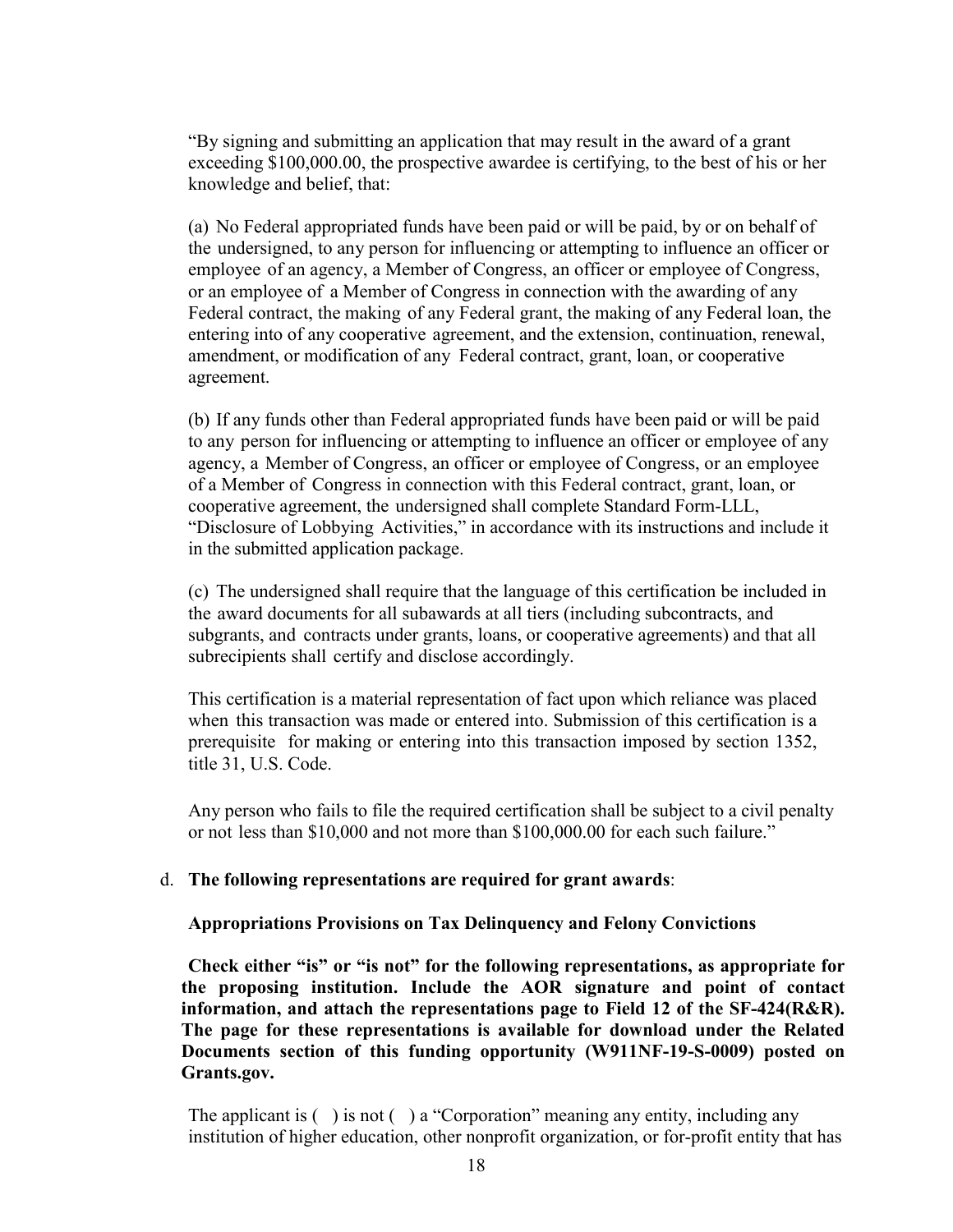filed articles of incorporation. If the applicant is a "Corporation" please complete the following representations:

- (1) The applicant represents that it is  $( )$  is not  $( )$  a corporation that has any unpaid Federal tax liability that has been assessed, for which all judicial and administrative remedies have been exhausted or have lapsed, and that is not being paid in a timely manner pursuant to an agreement with the authority responsible for collecting the tax liability.
- (2) The applicant represents that it is  $( )$  is not  $( )$  is not a corporation that was convicted of a criminal violation under any Federal law within the preceding 24 months.

OMB CONTROL NUMBER: 0704-0494 OMB EXPIRATION DATE: 11/30/2019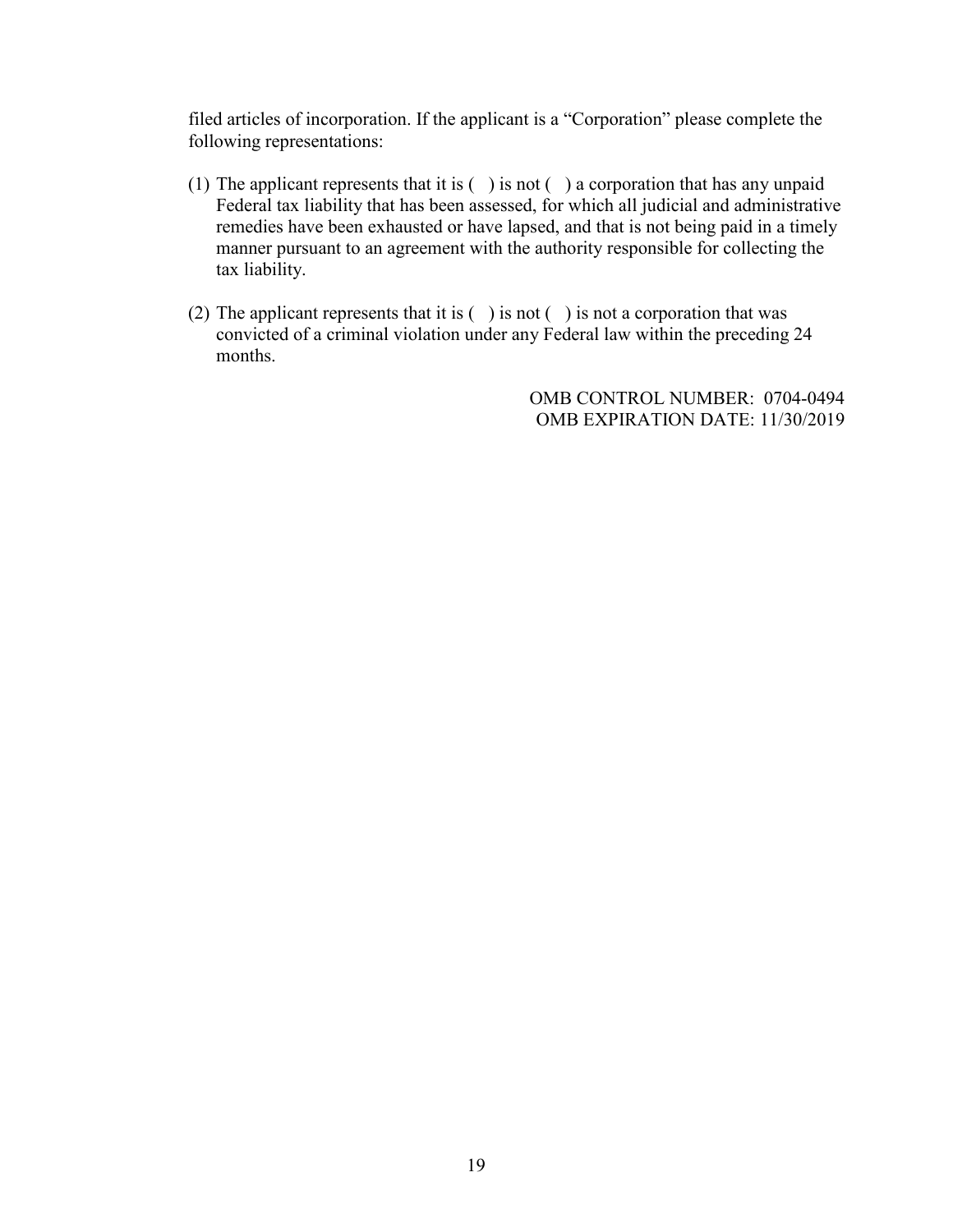## AGENCY DISCLOSURE NOTICE

The public reporting burden for this collection of information is estimated to average 5 minutes per response, including the time for reviewing instructions, searching existing data sources, gathering and maintaining the data needed, and completing and reviewing the collection of information. Send comments regarding this burden estimate or any other aspect of this collection of information, including suggestions for reducing the burden, to the Department of Defense, Washington Headquarters Services, Executive Services Directorate, Directives Division, 4800 Mark Center Drive, East Tower, Suite 02G09, Alexandria, VA 22350-3100 [0704-0494]. Respondents should be aware that notwithstanding any other provision of law, no person shall be subject to any penalty for failing to comply with a collection of information if it does not display a currently valid OMB control number.

## **Prohibition on Contracting with Entities that Require Certain Internal Confidentiality Agreements**

**Agreement with the representation below will be affirmed by checking the "I agree" box in block 17 of the SF424 (R&R) as part of the electronic proposal submitted via Grants.gov.** The representation reads as follows:

By submission of its proposal or application, the applicant represents that it does not require any of its employees, contractors, or subrecipients seeking to report fraud, waste, or abuse to sign or comply with internal confidentiality agreements or statements prohibiting or otherwise restricting those employees, contractors, subrecipients from lawfully reporting that waste, fraud, or abuse to a designated investigative or law enforcement representative of a Federal department or agency authorized to receive such information.

Note that: (1) the basis for this representation is a prohibition in Section 743 of the Financial Services and General Government Appropriations Act, 2015, Pub. L. 113- 235) on provision of funds through grants and cooperative agreements to entities with certain internal confidentiality agreements or statements; and (2) Section 743 states that it does not contravene requirements applicable to Standard Form 312, Form 4414, or any other form issued by a Federal department or agency governing the nondisclosure of classified information.

**NOTE**: If an applicant responds in the affirmative to either of the above representations, the applicant is ineligible to receive an award unless the agency suspension and debarment official (SDO) has considered suspension or debarment and determined that further action is not required to protect the Government's interests. The applicant therefore should provide information about its tax liability or conviction to the agency's SDO as soon as it can do so, to facilitate completion of the required considerations before award decisions are made.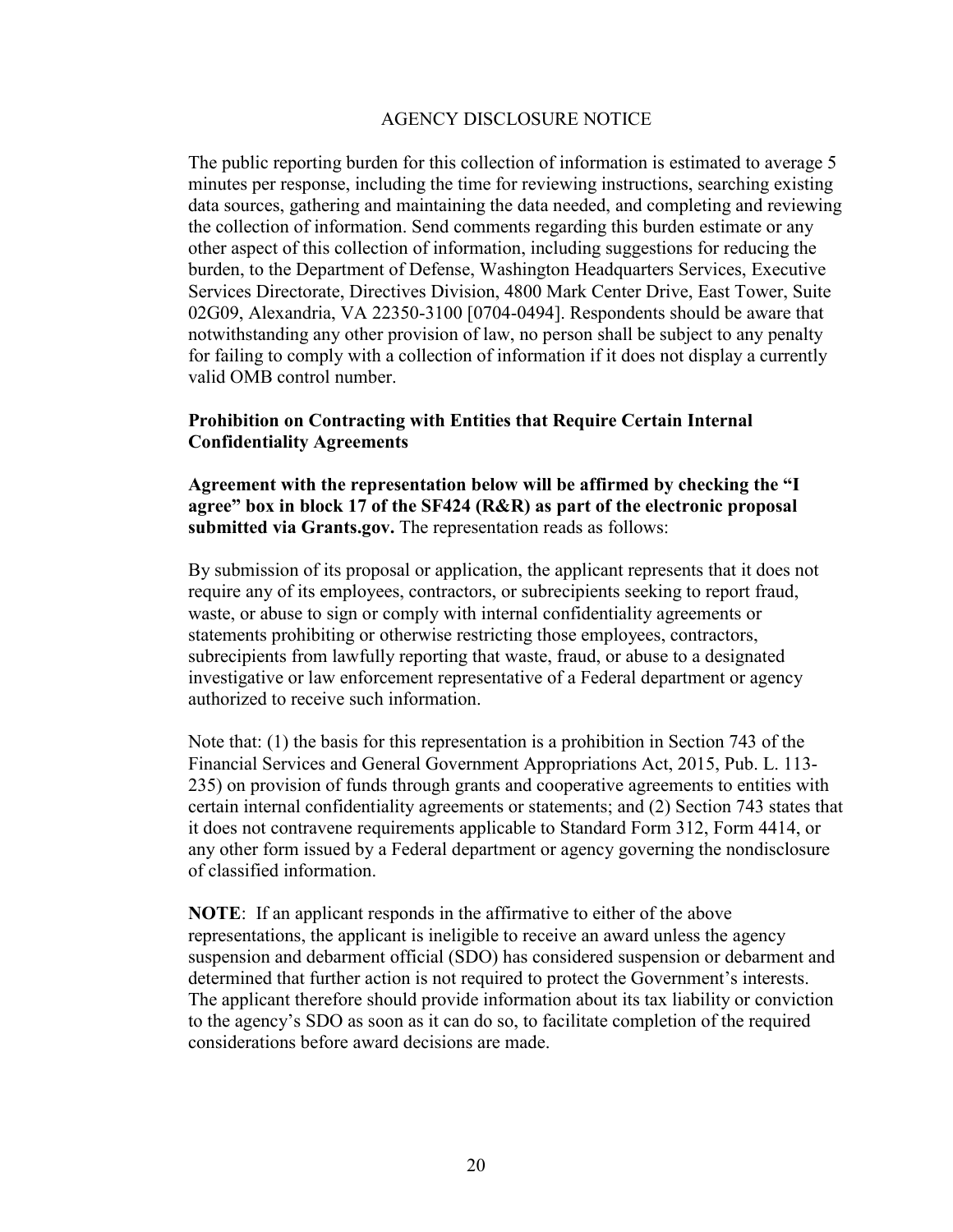## <span id="page-20-0"></span>1. Reporting Requirements

- a. Recipients must submit
	- (1) annual and final financial reports using the Standard Form (SF)-425;
	- (2) annual performance progress reports using the Research Performance Progress Report to indicate the progress of the project and other information as specified in the award; and
	- (3) final technical report.
- b. If the total Federal share of the award exceeds \$500,000, the reporting requirements reflected in Appendix XII to Part 200 of Title 2 CFR will be included in the terms and conditions of the award.

# <span id="page-20-1"></span>**B. Agency Contacts**

Questions regarding program policy should be directed to:

Evelyn Kent Office of the Under Secretary of Defense for Research and Engineering [Evelyn.W.Kent.civ@mail.mil](mailto:Evelyn.W.Kent.civ@mail.mil)

Questions regarding program execution and administration should be directed to:

Patricia A. Huff Army Research Office OR [Patricia.A.Huff26.civ@mail.mil](mailto:Patricia.A.Huff26.civ@mail.mil) [tywanki.q.seegars.ctr@mail.mil](mailto:tywanki.q.seegars.ctr@mail.mil)

Tywanki Q. Seegars Army Research Office

Anthony C. Smith Office of Naval Research [anthony.c.smith1@navy.mil](mailto:anthony.c.smith1@navy.mil)

Edward Lee Air Force Office of Scientific Research [edward.lee@us.af.mil](mailto:edward.lee@us.af.mil)

The DoD Grants Officer is:

Leroy R. Hardy US Army Contracting Command-Aberdeen Proving Ground RTP Division [Leroy.R.Hardy.civ@mail.mil](mailto:Leroy.R.Hardy.civ@mail.mil)